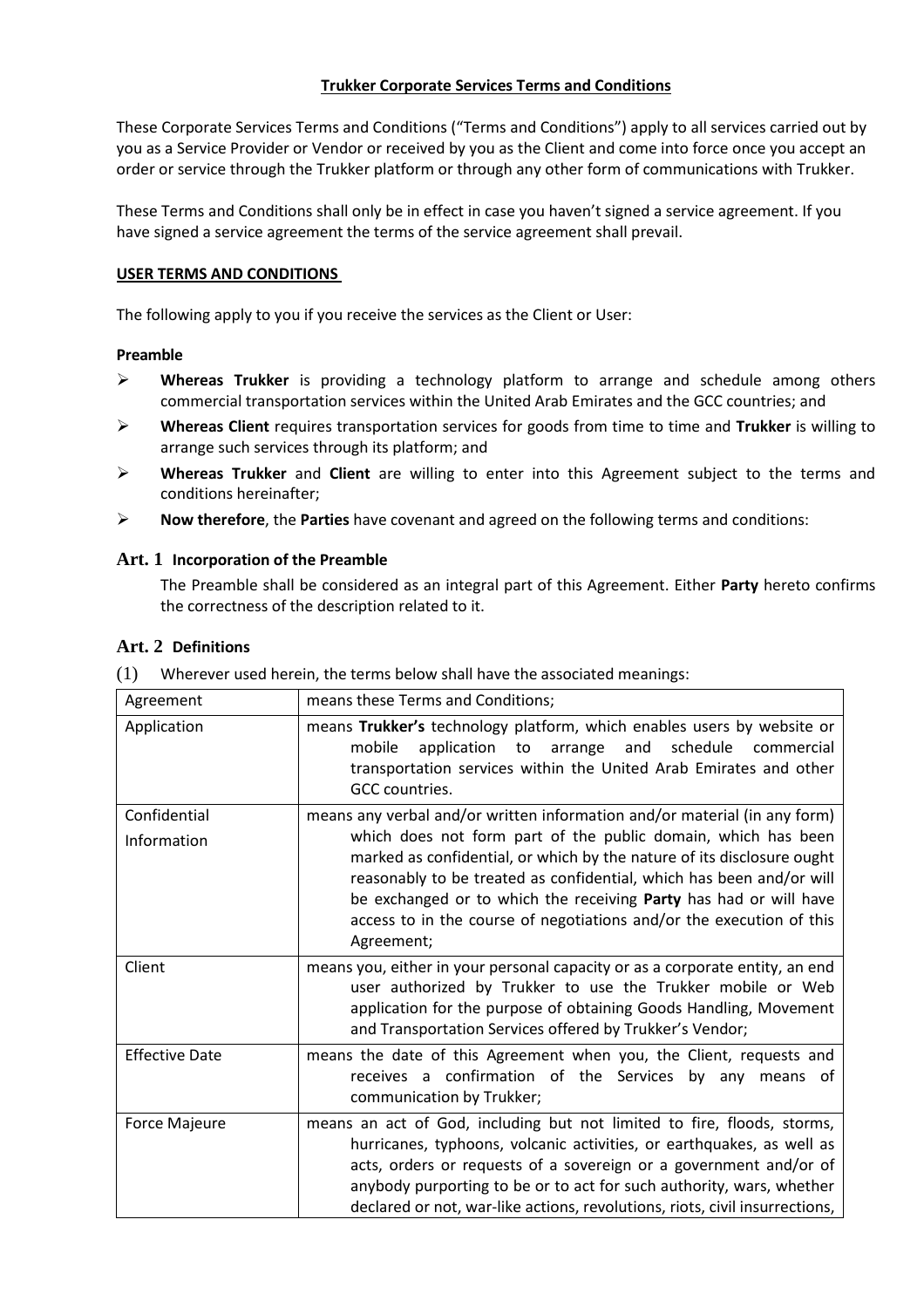|                       | or civil commotions, as well as strikes, lock outs, and/or similar<br>actions in labour disputes, and any other comparable cause beyond<br>the control of a <b>Party</b> unless its performance has been expressly<br>guaranteed by expressly waving the exemption of a Force Majeure<br>event;                        |
|-----------------------|------------------------------------------------------------------------------------------------------------------------------------------------------------------------------------------------------------------------------------------------------------------------------------------------------------------------|
| Logistic Company      | means a company duly authorized and licensed to provide transportation<br>services in the MENA region which has contracted with Trukker to<br>provide such transportation services for users of the Application.                                                                                                       |
| Party resp. Parties   | means Trukker and/or Client;                                                                                                                                                                                                                                                                                           |
| <b>Services</b>       | means the access to Trukker's Application to arrange and schedule<br>transportation services for <b>Client's</b> goods, as described more in<br>details in Art. 5-9 of this Agreement;                                                                                                                                 |
| <b>Subsidiaries</b>   | means companies and legal entities majority-owned or controlled by Client;                                                                                                                                                                                                                                             |
| written or in writing | means any type-written, hand-written, or by any technical means (e.g.<br>electronically) produced and/or stored text or composition words<br>and/or text of including, but not limited to, telefaxes, e-mails,<br>telegraphic transmissions, telegrams, or printouts of transmissions by<br>modem or internet devices. |

(2) Wherever the context permits or requires, the above definitions may be used in singular or plural. Words denoting the masculine gender include the feminine gender and vice versa.

# **Art. 3 Scope of Work**

**Trukker** shall provide the Services, as outlined in Art. 5-9 of this Agreement, to **Client** subject to the terms and conditions hereinafter.

# **Art. 4 Effective Date, Term and Renewal of the Agreement**

(1) This Agreement shall come into force from the Effective Date and shall be valid for an unlimited period of time unless terminated by either **Party** serving on the other Party thirty (30) days advance written notice.

# **Art. 5 License to use Application**

- (1) Subject to the **Client's** compliance with this Agreement, **Trukker** grants **Client** and its Subsidiaries a limited, non-exclusive, non-sub licensable, revocable, non- transferrable license to: (i) access and use the Applications solely in connection with the provision of the Services; and (ii) access and use any content, information and related materials that may be made available through the Services; and (iii) access and use the website interface and Applications solely in connection with the provision of the Services. Any rights not expressly granted herein are reserved by **Trukker** and may be revoked at any time.
- (2) **Client** or its Subsidiaries may not: (i) remove any copyright, trademark or other proprietary notices belonging to Trukker from any portion of the Services; (ii) reproduce, modify, prepare derivative works based upon, distribute, license, lease, sell, resell, transfer, publicly display, publicly perform, transmit, stream, broadcast or otherwise exploit the Services except as expressly permitted by **Trukker** in writing; (iii) decompile, reverse engineer or disassemble the Services except as may be permitted by applicable law; (iv) link to, mirror or frame any portion of the Services; (v) cause or launch any programs or scripts for the purpose of scraping, indexing, surveying, or otherwise data mining any portion of the Services or unduly burdening or hindering the operation and/or functionality of any aspect of the Services; or (vi) attempt to gain unauthorized access to or impair any aspect of the Services or its related systems or networks.

# **Art. 6 User Account**

Although the Client may not have initiated an Account prior to accepting the Services, the Client shall have an obligation, at the request of Trukker to carry out the following articles. Trukker may, in its sole discretion refuse to offer the Services to the Client should the Client not comply.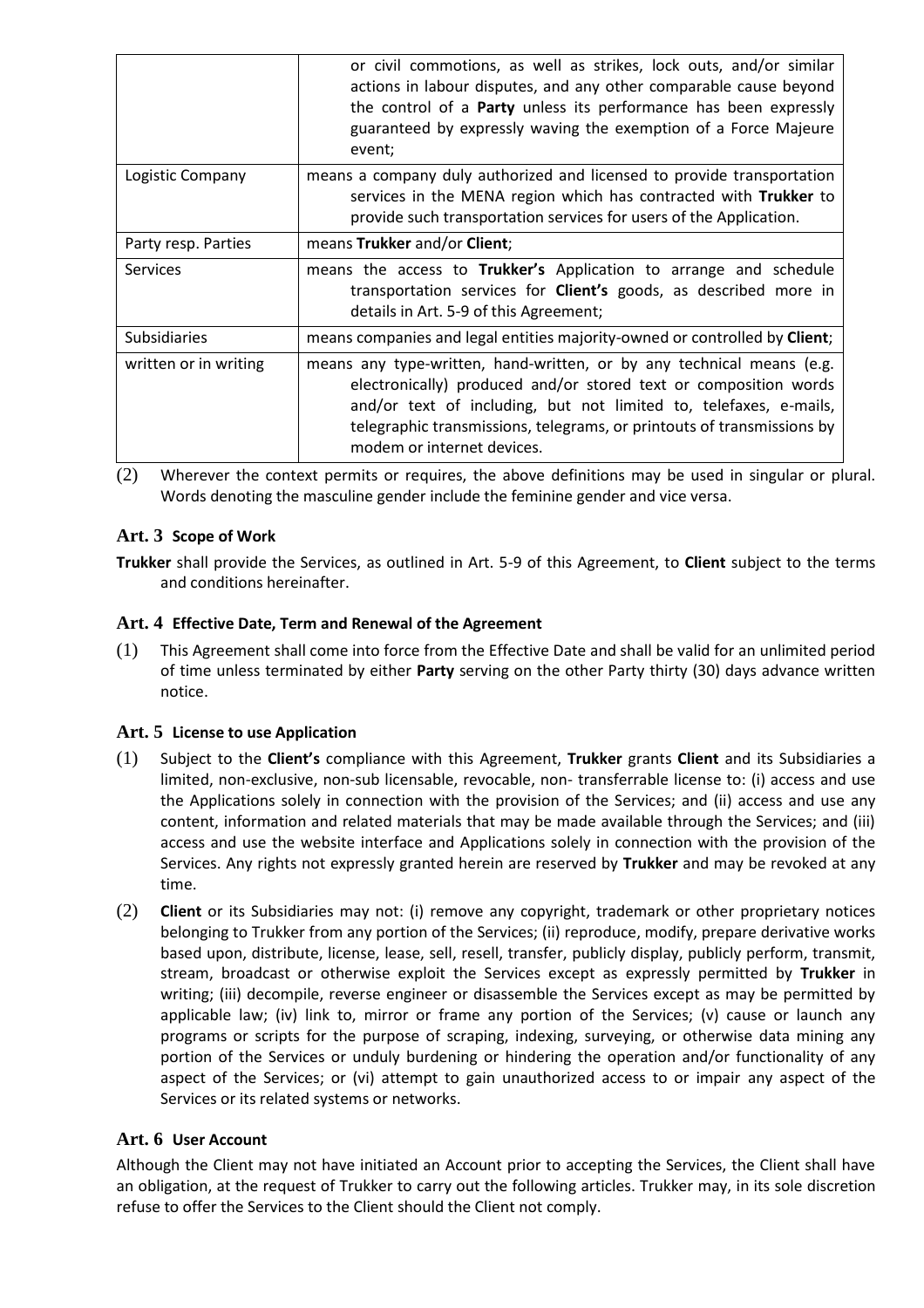- (1) In order to use most aspects of the Services, **Client** must register for and maintain an active user Services account ("**Account**"). Account registration requires the submission to **Trukker** of certain information Trukker deems necessary in its sole and absolute discretion, including without limitation the Client's trade name, trade license, email address and mobile phone number. **Client** agrees to maintain accurate, complete, and up- to-date information in its Account. **Client's** failure to maintain accurate, complete, and up-to-date Account information may result in your inability to access and use the Services. **Client** is responsible for all activity that occurs under its Account, and **Client** agrees to maintain the security and secrecy of its Account username and password at all times.
- (2) **Client** may not authorize third parties to use its Account except for its Subsidiaries. **Client** may not assign or otherwise transfer its Account to any other person or entity; but multiple person can use the same account on behalf of **Client** and its Subsidiaries provided they are permitted to do so as per the company's policies and procedures. **Client** agrees to comply with all applicable laws when using the Services, and you may only use the Services for lawful purposes (e.g., no transport of unlawful or hazardous materials).
- (3) **Client** agrees that in relation to the Services, **Trukker** may send it informational text (SMS) messages as part of the normal business operation of **Client's** use of the Services. **Client** may opt-out of receiving text (SMS) messages from **Trukker** at any time by sending an email to contact@Trukker.ae indicating that you no longer wish to receive such messages, along with the phone number of the mobile device receiving the messages.
- (4) **Client** is responsible for obtaining the data network access necessary to use the Application. **Client** is responsible for acquiring and updating compatible hardware or devices necessary to access and use the Application and any updates thereto. **Trukker** does not guarantee that the Application, or any portion thereof, will function on any particular hardware or devices. In addition, the Services may be subject to malfunctions and delays inherent in the use of the Internet and electronic communications. However, **Trukker** will undertake reasonable efforts to ensure the availability of the Services to **Client**.

# **Art. 7 Arrangement of Transportation Services**

- (1) **Client** may from time to time send requests through the Application or through other means of communication for transportation of their goods. Such request will specify (i) the number and type of truck(s) required; (ii) the date and time on which the truck(s) are required; (iii) the place for pickup of the goods and the destination for the goods and (iv) if consignment insurance is required or not. In case consignment insurance is required **Client** will also provide the value of the goods to be transported.
- (2) Upon receipt of such request, **Trukker** shall provide **Client** within a reasonable period of time with a quotation for the desired transportation by email. Such quotation shall include the price for the desired transportation services and additional term (if any). **Client** will either confirm or reject the quotation by replying to **Trukker**.
- (3) The **Parties** acknowledge that **Trukker** does not provide the transportation services directly and the Services for which **Trukker** provides a quotation, shall be executed by a third party Logistic Company. With the acceptance of the afore mentioned quotation, the binding agreement for the Services shall be formed and closed between the respective Logistic Company and **Client** on the terms as outlined by Trukker in the quotation, including these Terms and Conditions, and/or such additional terms which the Logistic Company may apply.

#### **Art. 8 Payment Terms for Transportation Services**

- (1) **Trukker** shall issue invoice(s) for executed transportation services, which have been arranged through the Application pursuant to this Agreement. Upon receipt of relevant invoice(s) **Client** shall clear and arrange payment of due invoices within 30 calendar days.
- (2) **Trukker** shall be responsible for arranging payment to the applicable Logistic Company, which executed the respective transportation services for **Client**.

#### **Art. 9 Obligations of Trukker**

(1) **Trukker** undertakes to acquire and maintain all necessary licenses, authorizations and approvals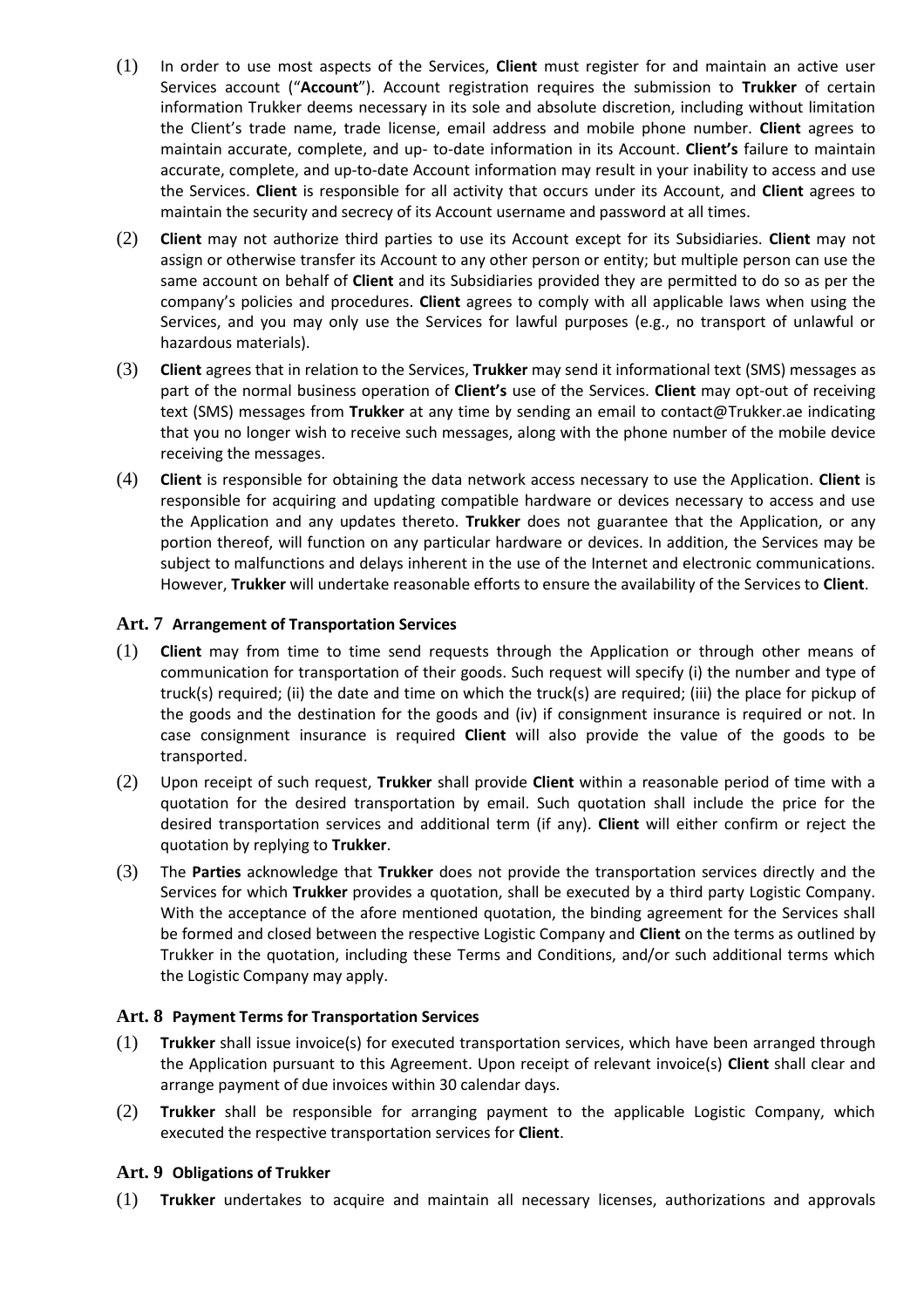required for rendering the Services insofar as this is Trukker's responsibility. Trukker is the provider of the Platform only. Client acknowledges that Logistics Company is not an employee of Trukker. It shall be the Logistic Company's sole responsibility to ensure that it has and maintains all licenses, authorizations and approvals necessary to perform the Services. Trukker shall use its reasonable commercial endeavors to ensure that the Logistic Company has these but at no point does Trukker accept responsibility for the same. Furthermore, Client agrees to hold Trukker harmless from any and all acts carried out by such Logistics Company.

- (2) Upon written request of **Client**, **Trukker** shall endeavor to provide **Client** within two (2) working days with all relevant documents related to any Logistic Company, which has executed transportation services for **Client**, in order to evidence that such Logistic Company was licensed to carry out the Services or for such other reasonable purpose as Client requires.
- (3) **Trukker** shall use its reasonable commercial endeavors to ensure that any Logistic Company chosen by **Trukker** to provide transportation services to **Client**:
- a) Has and maintains all necessary licenses, authorizations and approvals required for rendering the transportation services in the United Arab Emirates (or the respective country where the transportation service is rendered);
- b) Only employs and utilizes drivers with valid driving licenses to render the transportation services lawfully to **Client** in the jurisdiction the Services are being provided;
- c) Utilizes trucks in roadworthy condition in line with RTA regulations and the trucks are regularly serviced in line with the recommendation of the respective manufacturer of the truck;
- d) Has not, and none of its managers, shareholders or directors has, been charged or convicted of any crime of dishonesty or any breach of UAE anti-bribery laws, anti-money laundry laws or international sanctions.
- e) Notwithstanding the above, Trukker shall not be held responsible for the breach of any Logistic Company to adhere to the provisions of this Article.
- (4) **Trukker** shall exercise reasonable skills, care and diligence in the provision of the Services.

#### **Art. 10 Liability**

- (1) Either **Party** shall be liable for its own fault and the fault of its agents and employees and shall indemnify and hold the other **Party** harmless under this Agreement against any claims, demands, losses, liabilities and expenses (including attorneys' fees) caused by respective breaching **Party**  occurring from its negligence or willful misconduct.
- (2) The Client shall maintain all liability for the goods while they are in transit unless otherwise agreed with the Logistics Company.

#### **Art. 11 Relationship of the Parties**

The **Parties** acknowledge and agree that **Trukker** is as an independent contractor and that nothing in this Agreement shall be deemed to constitute a partnership, joint venture, agency relationship or otherwise between the **Parties**.

### **Art. 12 Termination**

- (1) In the event either **Party** is voluntarily declared bankrupt, commits an act of bankruptcy, becomes insolvent or has an administrator or receiver appointed, the other **Party** shall have the right to terminate this Agreement with immediate effect by virtue of written notice to the other **Party**.
- (2) In case either **Party** violates or breaches any terms or provisions of this Agreement, the non-breaching **Party** shall have the right to terminate this Agreement by virtue of a written notice of fifteen (15) working days provided that the breaching **Party** fails to commence rectifying or remedying the violation within that period.
- (3) **Client** may terminate this Agreement with immediate effect in case of a violation of Art. 9 of this Agreement.
- (4) **Trukker** may terminate this Agreement with immediate effect if the **Client** commits any act or omission which **Trukker** determines in its sole discretion, does or is likely to cause reputational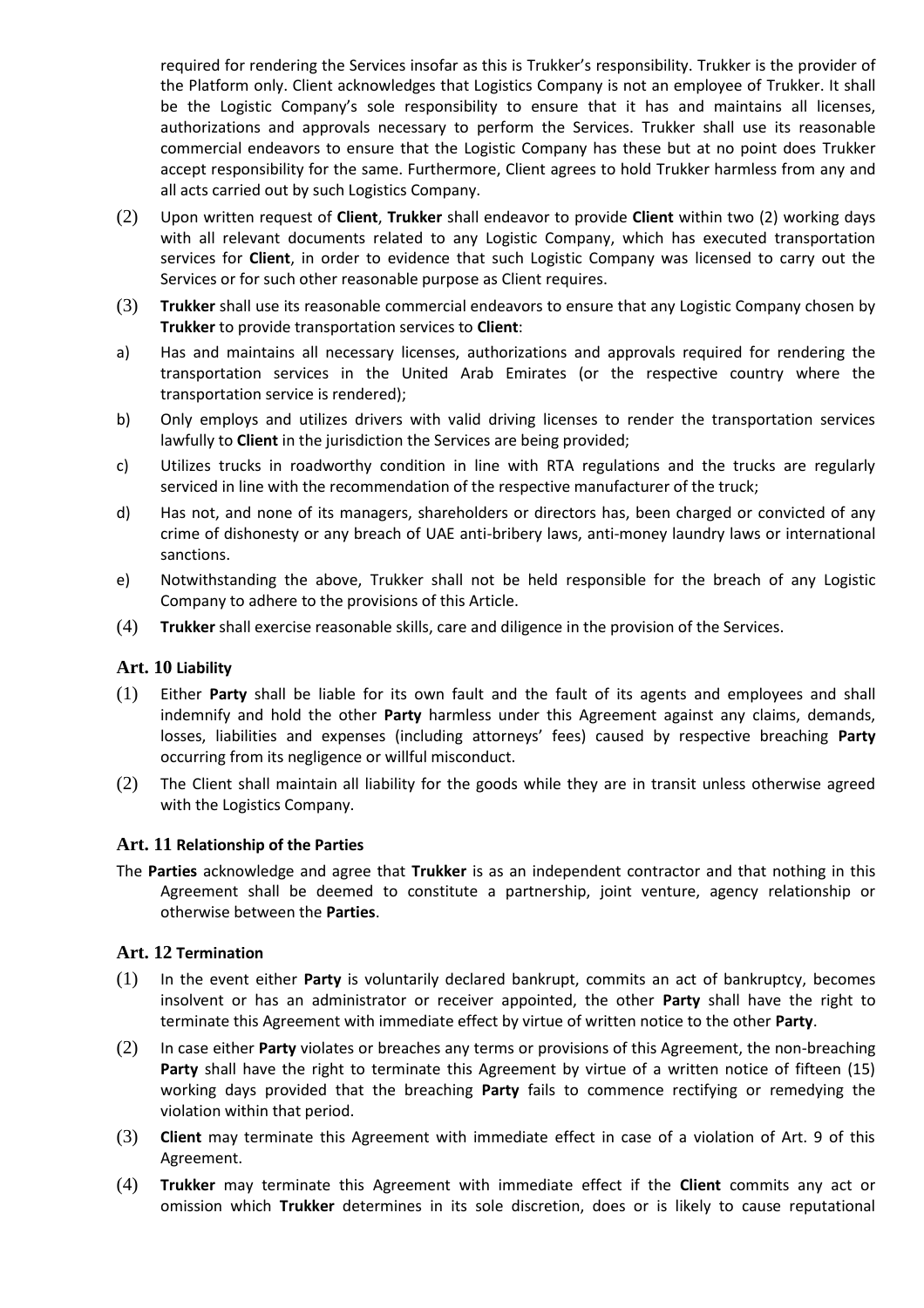damage to **Trukker.** 

(5) Either **Party** may terminate this Agreement for convenience by giving the other **Party** a one (1) months prior written notice. Such termination for convenience shall not give rise to any claims for compensation of losses, damages, or anticipated profit.

# **Art. 13 Confidential Information**

The **Parties** undertake to keep in confidence each others Confidential Information which has become known to the receiving **Party** in relation to this Agreement and shall not use such Confidential Information other than for this Agreement or disclose Confidential Information to any other (third) party during the term of this Agreement and a period of three (3) years after expiry or termination of the Agreement.

# **Art. 14 Notices**

- (1) Formal Notices to the **Parties** of this Agreement shall be addressed to the addresses given in acceptance email or correspondence of a quotation for services unless expressly provided otherwise herein, all notices provided for in this Agreement shall be sent through registered mail, by an international courier service or shall be delivered against personal receipt or by other legally valid means. Every notice shall be deemed to have been given and received at the time when it should have been received in the ordinary course of transmission. Notices given by telefax, e-mail, or other technical means are only valid if such means constitute valid instruments for serving notices in accordance with the applicable law at the prevailing time.
- (2) Any **Party** of the Agreement shall without request and without undue delay inform the other **Party** of the Agreement of any changes in its address by registered letter.

# **Art. 15 Force Majeure**

Save for the Client's obligation to make payment of any due and outstanding fees, neither **Party** shall be liable for failure to perform its obligations under this Agreement if prevented by a Force Majeure event. A **Party** affected by a Force Majeure event shall give notice to the other **Party** following its occurrence or the date on which such **Party** becomes aware that a particular event may be a Force Majeure event, and each **Party** shall use reasonable endeavors to mitigate the effects of any Force Majeure event.

# **Art. 16 General Rules**

- (1) This Agreement contains the whole agreement between the **Parties** relating to the subject matter at the date of this Agreement and supersedes any previous written or oral agreement in relation to the matters dealt with in this Agreement.
- (2) This Agreement shall also supersede any terms and conditions or other policies of either **Party** signed in the past of in the future unless (i) such terms or policies clearly state that they supersede this Agreement; and (ii) such terms or policies are signed by authorized representatives of both parties (electronic form shall not be sufficient). For the avoidance of doubt, a service contract on substantially the same terms signed by both parties shall supersede this Agreement.
- (3) All dates, periods and terms related to this Agreement shall be given and counted in accordance with the Gregorian calendar.
- (4) Headlines and/or footnotes shall only serve as a guideline and shall neither constitute an integral part of this Agreement, nor shall they prejudice its contents.
- (5) Any waiver, modification, alteration, assignment and/or addition to this Agreement or any of its provisions shall not be binding on either **Party**, unless it has been made in writing (electronic form shall not be sufficient) and signed by the authorized representative of both **Parties**. This requirement shall also apply to the amendment or waiver of this Art. 16 (5).
- (6) The failure of either **Party** at any time and from time to time and in any particular context or connection to enforce any of the terms, conditions or stipulations herein contained shall not be construed as a waiver thereof nor of the right of either **Party** at any other time to enforce each and every such term, condition or stipulation aforesaid.
- (7) No provisions of this Agreement shall be interpreted in a way contradicting to the law agreed upon,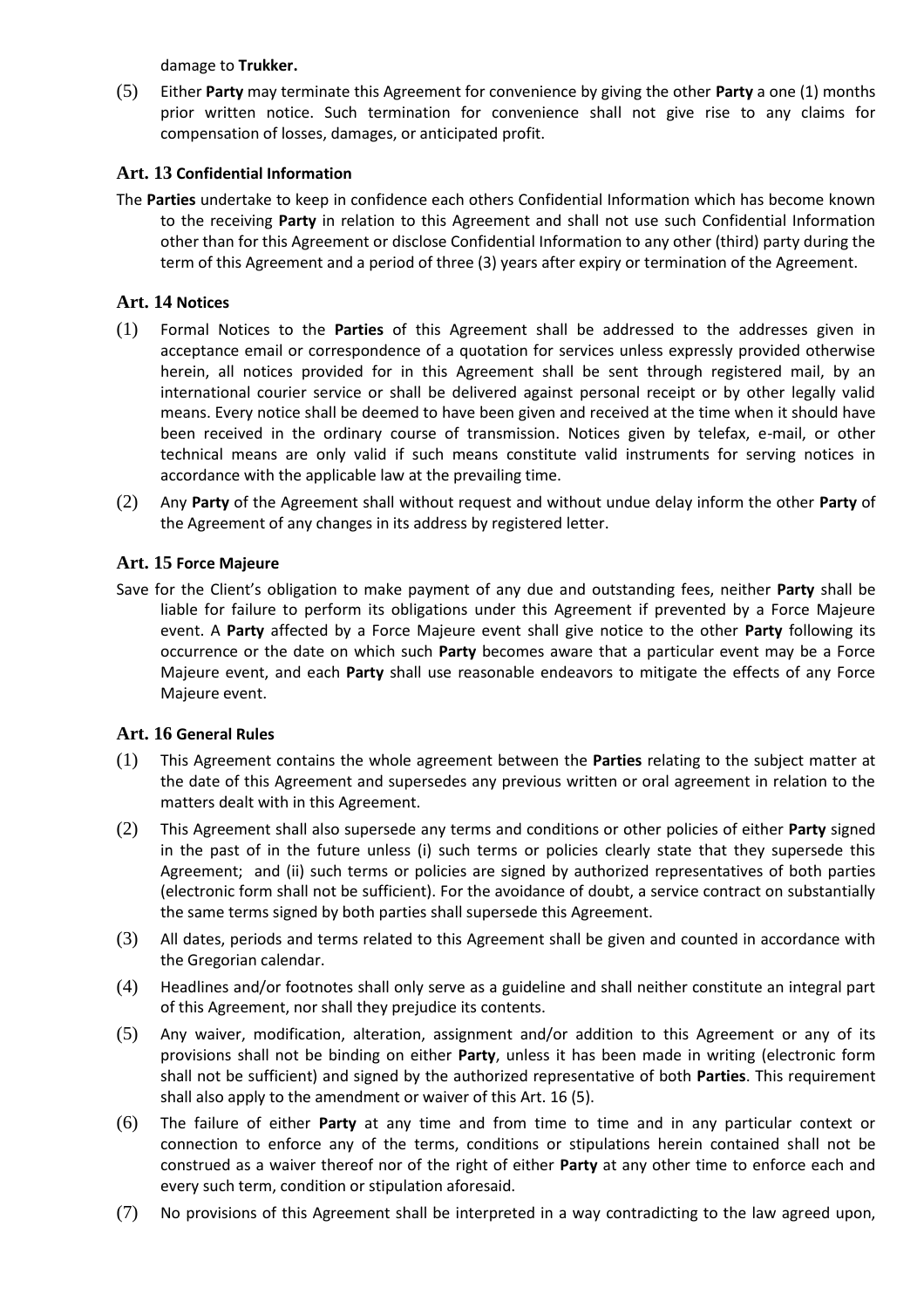which shall be applied complementary and which shall be given preponderance over any incompatibility with this Agreement.

(8) The invalidity of any term, condition or stipulation of this Agreement shall not affect the validity of the remaining terms, conditions or stipulations of this Agreement nor shall it cause the invalidity of the Agreement in its totality.

### **Art. 17 Applicable Law and Jurisdiction**

- (1) This Agreement shall be governed by the Laws of the Emirate of Dubai and those of the United Arab Emirates.
- (2) Any dispute, difference, controversy or claim arising out or in connection with this Agreement, including (but not limited to) any question regarding its existence, validity, interpretation, performance, discharge and applicable remedies, shall be subject to the exclusive jurisdiction of the Courts of the Dubai International Financial Centre ("the DIFC Courts"). Each **Party** irrevocably submits to the jurisdiction of the DIFC Courts and waives any objection it may have to disputes arising out or in connection with this Agreement being heard in the DIFC Courts on the ground that it is an inconvenient forum (forum non convenience). Both **Parties** agree that either **Party** may apply to the DIFC Courts to transform the judgment into an Arbitration Award.

# **Art. 18 User Terms And Conditions**

1. Contractual Relationship

These Terms of Use ("*Terms*") govern the access or use by you, an individual, from within any country in the world (excluding the United States and its territories and possessions and Mainland China) of applications, websites,

content, products, and services (the "*Services*") made available by Trukker Technologies DMCC, a freezone

company established in the United Arab Emirates, having its offices at Unit 204, One Lake Plaza, Cluster T, Jumeirah Lakes Towers, Dubai, registered at the Dubai Multi Commodities Center under number DMCC - 216574 ("*Trukker*").

PLEASE READ THESE TERMS CAREFULLY BEFORE ACCESSING OR USING THE SERVICES.

Your access and use of the Services constitutes your agreement to be bound by these Terms and Conditions, which establishes a contractual relationship between you and Trukker. If you do not agree to these Terms, you may not access or use the Services. These Terms expressly supersede prior agreements or arrangements with you. Trukker may immediately terminate these Terms or any Services with respect to you, or generally cease offering or deny access to the Services or any portion thereof, at any time for any reason.

Supplemental terms may apply to certain Services, such as policies for a particular event, activity or promotion, and such supplemental terms will be disclosed to you in connection with the applicable Services. Supplemental terms are in addition to, and shall be deemed a part of, the Terms for the purposes of the applicable Services. Supplemental terms shall prevail over these Terms in the event of a conflict with respect to the applicable Services.

Trukker may amend the Terms related to the Services from time to time. Amendments will be effective upon Trukker's posting of such updated Terms at this location or the amended policies or supplemental terms on the applicable Service. Your continued access or use of the Services after such posting constitutes your consent to be bound by the Terms, as amended.

Our collection and use of personal information in connection with the Services is as provided in Trukker's Privacy Policy located at [www.Trukker.ae.](http://www.trukker.ae/) Trukker may provide to a claims processor or an insurer any necessary information (including your contact information) if there is a complaint, dispute or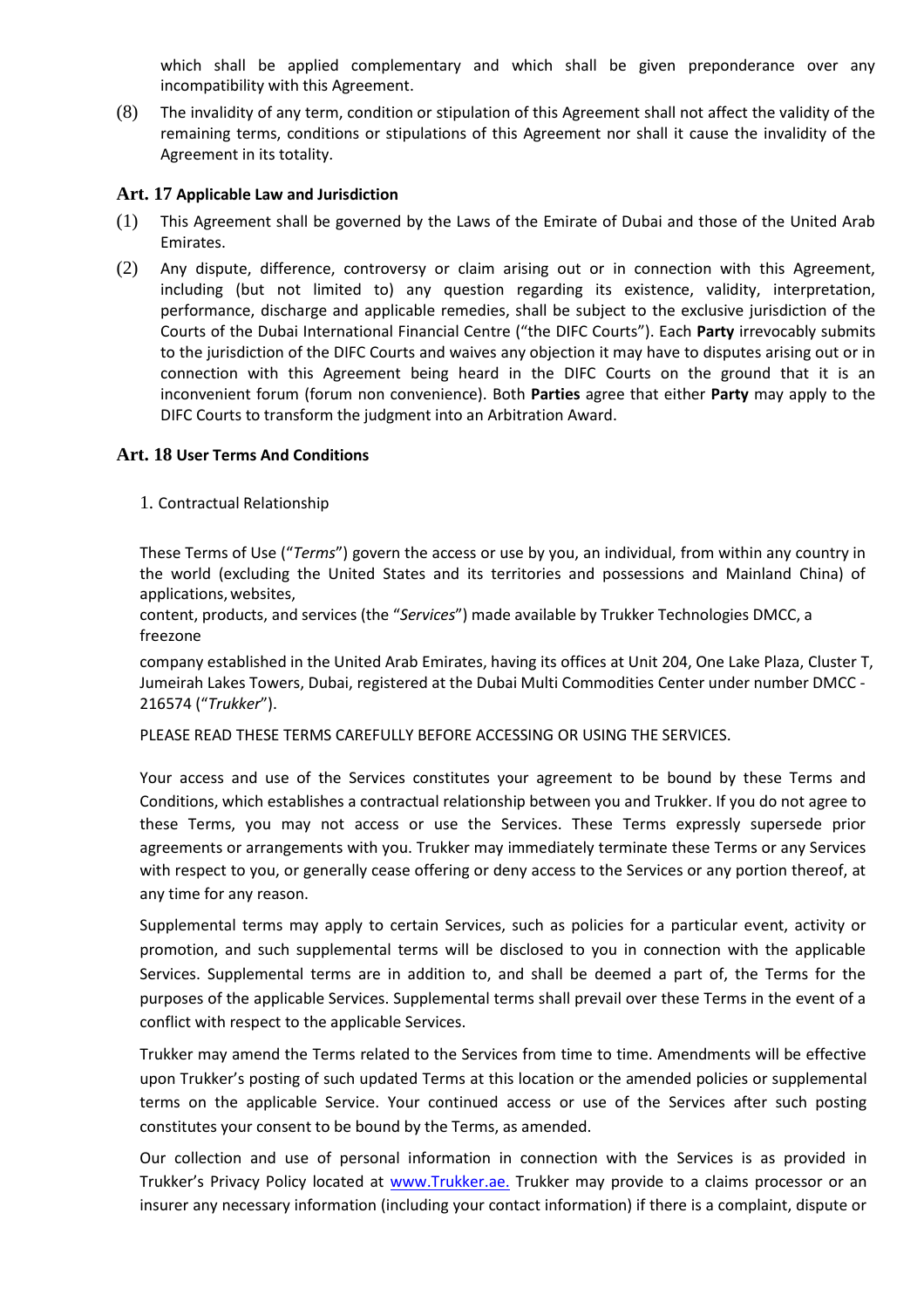conflict, which may include an accident, involving you and a Third Party Provider (including a transportation network company driver) and such information or data is necessary to resolve the complaint, dispute or conflict.

United Arab of Emirates is our country of domicile.

# 2. The Services

The Services constitute a technology platform only that enables users ("Users") of Trukker's mobile applications or websites provided as part of the Services (each, an "*Application*") to arrange and schedule goods moving services, goods wrapping services, domestic surface cleaning services, domestic pest control services, domestic non commercial goods storage services, transportation services with independent third party providers of such services, including independent third party transportation providers, services providers, human resource providers and independent third party logistics providers under agreement with Trukker or certain of Trukker's affiliates ("*Third Party Providers*") .

### Third Party Providers

You acknowledge that Trukker does not provide any services including goods moving, goods wrapping, domestic surface cleaning, domestic pest control, domestic non commercial goods storage services, transportation or logistics services or function as an operator of any such services or as a transportation carrier and that all such transportation or services are provided by independent third party contractors who are not employed by Trukker or any of its affiliates. Trukker maintains records of the independent third party contractors for verification of identity, business activities and contact. Trukker also provides performance standards and encourages independent third party contractors to comply with performance standards. You acknowledge that you are bound by the services terms and conditions and performance standards of the third party contractors for the provision of such services.

#### License.

Subject to your compliance with these Terms, Trukker grants you a limited, non-exclusive, non-sub licensable, revocable, non- transferrable license to: (i) access and use the Applications on your personal device solely in connection with your use of the Services; and (ii) access and use any content, information and related materials that may be made available through the Services, in each case solely for your personal, noncommercial use; and (iii) access and use the website interface and Applications on employer's devices solely in connection with your use of the Services and in compliance with the employer's policies. Any rights not expressly granted herein are reserved by Trukker and Trukker's licensors.

#### Restrictions.

You may not: (i) remove any copyright, trademark or other proprietary notices from any portion of the Services; (ii) reproduce, modify, prepare derivative works based upon, distribute, license, lease, sell, resell, transfer, publicly display, publicly perform, transmit, stream, broadcast or otherwise exploit the Services except as expressly permitted by Trukker; (iii) decompile, reverse engineer or disassemble the Services except as may be permitted by applicable law; (iv) link to, mirror or frame any portion of the Services; (v) cause or launch any programs or scripts for the purpose of scraping, indexing, surveying, or otherwise data mining any portion of the Services or unduly burdening or hindering the operation and/or functionality of any aspect of the Services; or (vi) attempt to gain unauthorized access to or impair any aspect of the Services or its related systems or networks.

#### Provision of the Services.

You acknowledge that portions of the Services may be made available under Trukker's various brands or request options associated with transportation or logistics, including the transportation request brands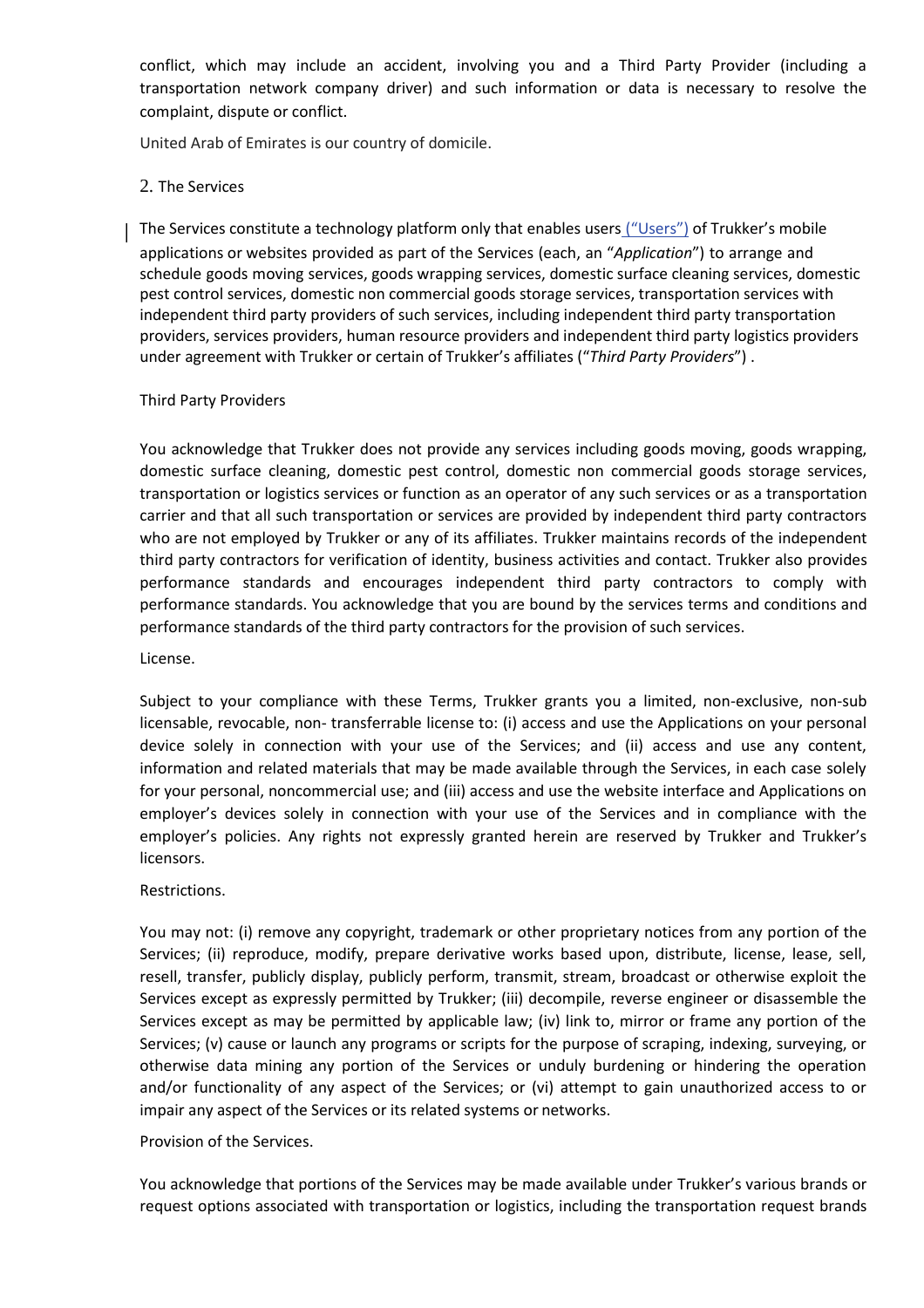currently referred to as "*Trukker*," "*Trukker Premium*," "*Trukker Standard*," *"Trukker Super Saver"* and "*Trukker Lite*". You also acknowledge that the Services may be made available under such brands or request options by or in connection with: (i) certain of Trukker's subsidiaries and affiliates; or (ii) independent Third Party Providers, including transportation network company drivers, transportation charter permit holders or holders of similar transportation permits, authorizations or licenses.

### Third Party Services and Content.

The Services may be made available or accessed in connection with third party services and content (including advertising) that Trukker does not control. You acknowledge that different terms of use and privacy policies may apply to your use of such third party services and content. Trukker does not endorse such third party services and content and in no event shall Trukker be responsible or liable for any products or services of such third party providers. Additionally, Apple Inc., Google, Inc., Microsoft Corporation or BlackBerry Limited and/or their applicable international subsidiaries and affiliates will be third- party beneficiaries to this contract if you access the Services using Applications developed for Apple iOS, Android, Microsoft Windows, or Blackberry-powered mobile devices, respectively. These third party beneficiaries are not parties to this contract and are not responsible for the provision or support of the Services in any manner. Your access to the Services using these devices is subject to terms set forth in the applicable third party beneficiary's terms of service.

### Ownership.

The Services and all rights therein are and shall remain Trukker's property or the property of Trukker's licensors. Neither these Terms nor your use of the Services convey or grant to you any rights: (i) in or related to the Services except for the limited license granted above; or (ii) to use or reference in any manner Trukker's company names, logos, product and service names, trademarks or services marks or those of Trukker's licensors.

[www.Trukker.ae](http://www.trukker.ae/) will NOT deal or provide any services or products to any of OFAC sanctions countries in accordance with the law of UAE.

Multiple shipments/delivery may result in multiple postings to the cardholder's monthly statement.

#### 3. Your Use of the Services

#### User Accounts.

In order to use most aspects of the Services, you must register for and maintain an active personal user Services account ("*Account* "). You must be at least 18 years of age, or the age of legal majority in your jurisdiction (if different than 18), to obtain an Account. Account registration requires you to submit to Trukker certain personal information, such as your name, email address, mobile phone number and age, as well as at least one valid payment method (either a credit card or accepted payment partner) in case you wish to pay digitally. You agree to maintain accurate, complete, and up- to-date information in your Account. Your failure to maintain accurate, complete, and up-to-date Account information, including having an invalid or expired payment method on file, may result in your inability to access and use the Services or Trukker's termination of these Terms with you. You are responsible for all activity that occurs under your Account, and you agree to maintain the security and secrecy of your Account username and password at all times. Unless otherwise permitted by Trukker in writing, all users may only possess one Account.

# User Requirements and Conduct.

The Service is not available for use by persons under the age of 18. You may not authorize third parties to use your Account, and you may not allow persons under the age of 18 to receive transportation or logistics services from Third Party Providers unless they are accompanied by you. You may not assign or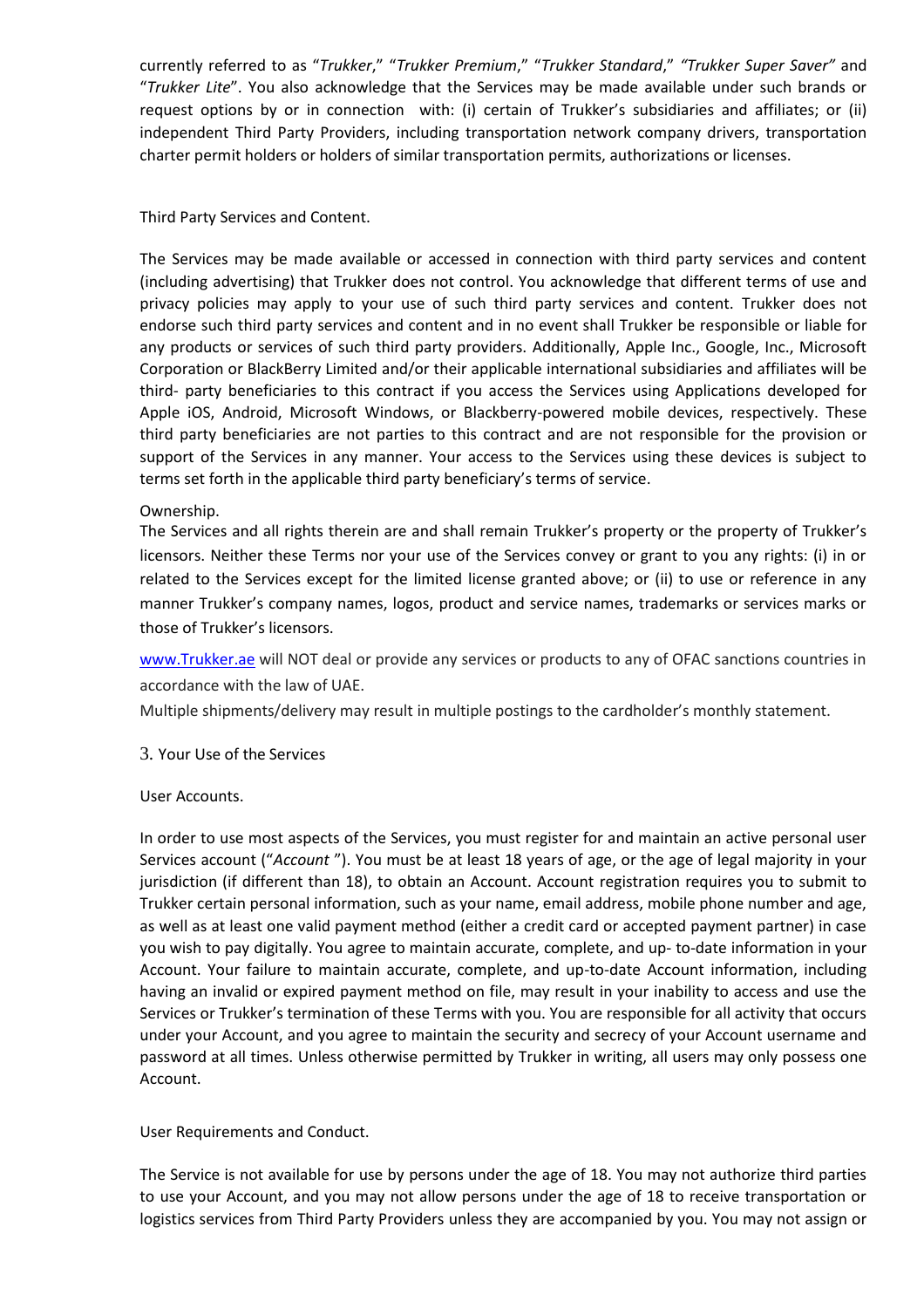otherwise transfer your Account to any other person or entity; and multiple person can use the same account on behalf of the same company provided they are permitted to do so as per the company's policies and procedures. You agree to comply with all applicable laws when using the Services, and you may only use the Services for lawful purposes (*e.g.*, no transport of unlawful or hazardous materials). You will not, in your use of the Services, cause nuisance, annoyance, inconvenience, or property damage, whether to the Third Party Provider or any other party. In certain instances you may be asked to provide proof of identity to access or use the Services, and you agree that you may be denied access to or use of the Services if you refuse to provide proof of identity.

#### Text Messaging.

By creating an Account, you agree that the Services may send you informational text (SMS) messages as part of the normal business operation of your use of the Services. You may opt-out of receiving text (SMS) messages from Trukker at any time by sending an-email to [contact@Trukker.ae](mailto:contact@trukker.ae) indicating that you no longer wish to receive such messages, along with the phone number of the mobile device receiving the messages. You acknowledge that opting out of receiving text (SMS) messages may impact your use of the Services.

# Promotional Codes.

Trukker may, in Trukker's sole discretion, create promotional codes that may be redeemed for Account credit, or other features or benefits related to the Services and/or a Third Party Provider's services, subject to any additional terms that Trukker establishes on a per promotional code basis ("*Promo Codes*  "). You agree that Promo Codes:

(i) must be used for the intended audience and purpose, and in a lawful manner; (ii) may not be duplicated, sold or transferred in any manner, or made available to the general public (whether posted to a public form or otherwise), unless expressly permitted by Trukker; (iii) may be disabled by Trukker at any time for any reason without liability to Trukker; (iv) may only be used pursuant to the specific terms that Trukker establishes for such Promo Code; (v) are not valid for cash; and (vi) may expire prior to your use. Trukker reserves the right to withhold or deduct credits or other features or benefits obtained through the use of Promo Codes by you or any other user in the event that Trukker determines or believes that the use or redemption of the Promo Code was in error, fraudulent, illegal, or in violation of the applicable Promo Code terms or these Terms.

#### User Obligations.

User obligations include coordination of the move and transit including obtaining necessary permissions and no- objections from housing associations, regulatory authorities, community management, building management and security services, traffic authorities and any other groups; for both moving-out and moving-in times. User must ensure that any home or offices higher than level 01 must have an operational and adequate sized service elevator for the shifting; applicable to both the move-out and move-in locations. Any move that involves using stairs will incur an additional charge and will be restricted to move up to level 04 (4 levels above the unloading level). Trukker based on the assessment of additional labor required to complete the move will advise the additional charges. User is responsible to ensure that electric power is available at the move out and move in location and adequate to allow usage of tools and equipment to unassembled and reassemble furniture by the installer.

For services where the User is selecting services without the supply of packaging material from Trukker,

the User must have all necessary packaging material available in adequate quantity before the time of the move.

For services where Users are using Trukker for moving goods are responsible for the packaging, loading and unloading of their goods, including proper tying and stacking of goods on the truck as required and suitable to their product. User can request additional resources like helpers for loading and unloading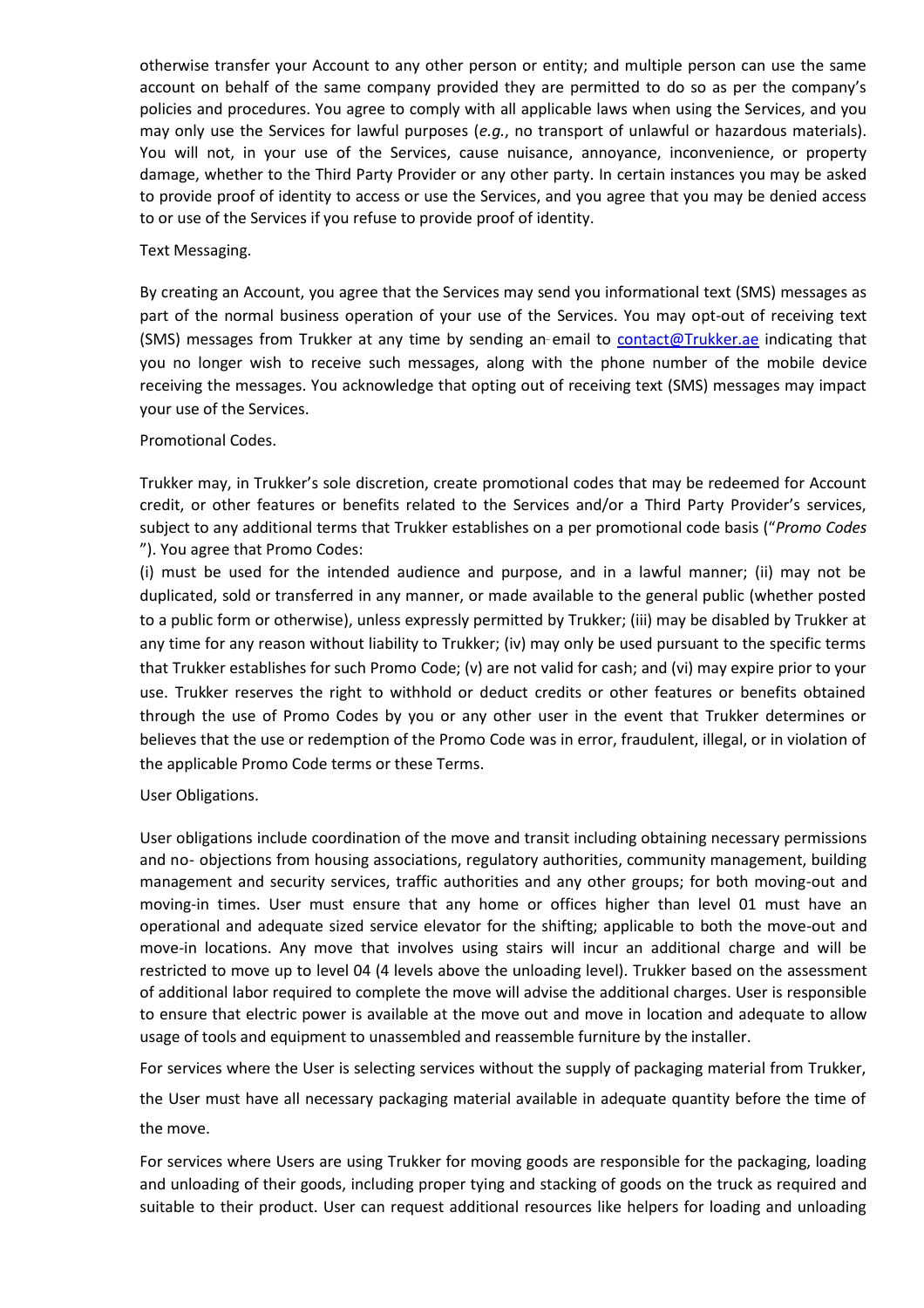but User must maintain all obligations to supervise works as necessary and suitable to their consignment. User is responsible to ensure adequate arrangements are made for loading and unloading and any delays caused to the move due to inability to complete the loading or unloading of the truck will incur additional charges by Trukker.

Trukker rates and estimates are for services confirmed in its quote or emails only; and do not include for any tolls, taxes, third party fees, parking fees and charges imposed by third parties on the transportation services and other services rendered to the user.

User will be responsible for any delays caused to the move due to inability to meet the obligations and Trukker will have the rights to charge additional over time rates as per Schedule C01 – Rates for Additional Resources.

User Provided Content.

Trukker may, in Trukker's sole discretion, permit you from time to time to submit, upload, publish or otherwise make available to Trukker through the Services textual, audio, and/or visual content and information, including commentary and feedback related to the Services, initiation of support requests, and submission of entries for competitions and promotions ("*User Content*"). Any User Content provided by you remains your property. However, by providing User Content to Trukker, you grant Trukker a worldwide, perpetual, irrevocable, transferrable, royalty-free license, with the right to sublicense, to use, copy, modify, create derivative works of, distribute, publicly display, publicly perform, and otherwise exploit in any manner such User Content in all formats and distribution channels now known or hereafter devised (including in connection with the Services and Trukker's business and on third-party sites and services), without further notice to or consent from you, and without the requirement of payment to you or any other person or entity.

You represent and warrant that: (i) you either are the sole and exclusive owner of all User Content or you have all rights, licenses, consents and releases necessary to grant Trukker the license to the User Content as set forth above; and (ii) neither the User Content nor your submission, uploading, publishing or otherwise making available of such User Content nor Trukker's use of the User Content as permitted herein will infringe, misappropriate or violate a third party's intellectual property or proprietary rights, or rights of publicity or privacy, or result in the violation of any applicable law or regulation.

You agree to not provide User Content that is defamatory, libelous, hateful, violent, obscene, pornographic, unlawful, or otherwise offensive, as determined by Trukker in its sole discretion, whether or not such material may

be protected by law. Trukker may, but shall not be obligated to, review, monitor, or remove User Content, at Trukker's sole discretion and at any time and for any reason, without notice to you.

Network Access and Devices.

You are responsible for obtaining the data network access necessary to use the Services. Your mobile network's data and messaging rates and fees may apply if you access or use the Services from a wireless-enabled device and you shall be responsible for such rates and fees. You are responsible for acquiring and updating compatible hardware or devices necessary to access and use the Services and Applications and any updates thereto. Trukker does not guarantee that the Services, or any portion thereof, will function on any particular hardware or devices. In addition, the Services may be subject to malfunctions and delays inherent in the use of the Internet and electronic communications.

Trukker Service Categories.

Trukker will be offering services in various categories that will determine the level of service and the price charged to the User. Please refer to Schedule C04 Services Categories for details.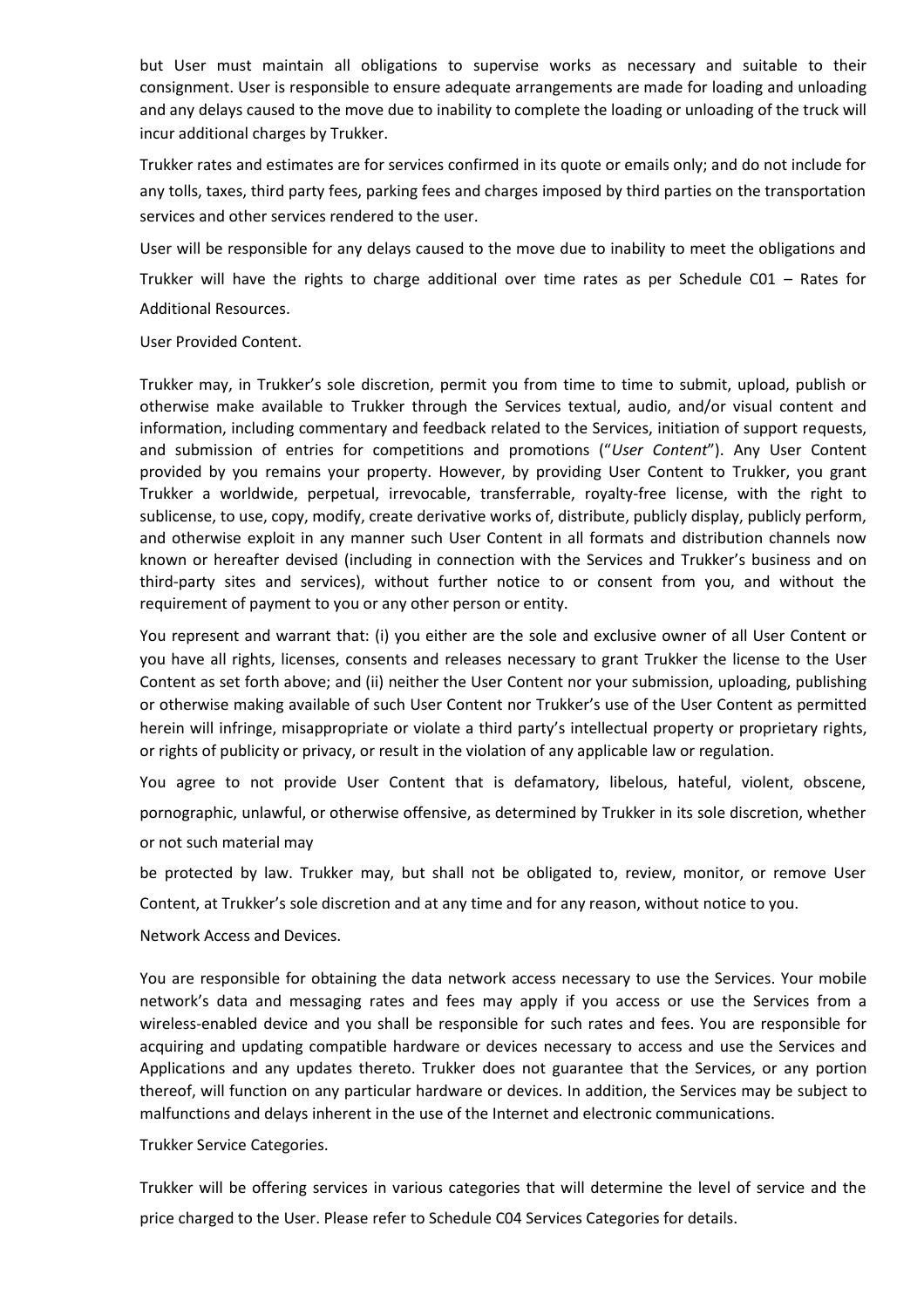Trukker, at its discretion, will change the service categories and its inclusions from time to time without any prior notice. Service categories and inclusions will be unchanged after User has reserved the service through the Trukker website or mobile apps.

4. Payment& Charges

You understand that use of the Services will result in charges to you for the services or goods you receive from a Third Party Provider ("*Charges* "). After you have received services or goods obtained through your use of the Service, Trukker will facilitate your payment of the applicable Charges on behalf of the Third Party Provider as such Third Party Provider's limited payment collection agent. Payment of the Charges in such manner shall be considered the same as payment made directly by you to the Third Party Provider. Charges will be inclusive of applicable taxes where required by law. Charges paid by you are final and non- refundable, unless otherwise determined by Trukker.

Trukker accepts payments online using Visa and MasterCard credit/debit card in AED currency and also accepts cash payment directly to the Trukker Third Party Provider.

All Charges are due immediately and payment will be facilitated by Trukker using the preferred payment method designated in your Account and during confirmation of the service, after which Trukker will send you a receipt by email. If your primary Account payment method is determined to be expired, invalid or otherwise not able to be charged, you agree that Trukker may, as the Third Party Provider's limited payment collection agent, use a secondary payment method in your Account, if available.

For users choosing to pay by cash, the base quote will be due for payment no later than 48 hours before the move and the full payment will be collected by Trukker or its representative from the user before the move.

For Users who use Trukker for regular transactions Trukker may, in its sole discretion offer credit terms. The credit terms and conditions are included in Schedule 6 of these Terms. The User will be charged finance charges of 2.0 percent per month for any delay beyond the agreed credit period.

Trukker can make changes to all rates from time to time at its discretion and rates are fixed as per the above when the customer books the services.

As between you and Trukker, Trukker reserves the right to establish, remove and/or revise Charges for any or all services or goods obtained through the use of the Services at any time in Trukker's sole discretion. Further, you acknowledge and agree that Charges applicable in certain geographical areas and/or during certain specific days; may increase substantially during times of high demand. Trukker will use reasonable efforts to inform you of Charges that may apply, provided that you will be responsible for Charges incurred under your Account regardless of your awareness of such Charges or the amounts thereof. For services that involve relocation of homes, offices or any such dwellings, charges will be quoted based on the number of trucks estimated by Trukker based on the information provided by you before and while requesting the quote and additional information gathered before or during the move; and if additional trucks and/or additional labor is required; as determined by Trukker during provision of the services; you will be responsible to pay for the additional trucks and other resources deployed to your service. Each truck is estimated to offer up to a maximum of 15 cubic meters of volume. Trukker's standard rates and premium service rates for additional trucks and additional labor are included in Schedule C01: Rates for Additional Resources

Trukker's online quotes for moving of homes are based on size of the units selected, which determines the number of trucks, labor and working hours allowance for the move. Standard resource allowances included in the online quote from Trukker are as per Schedule C02: Resource Allocations matrix

Any units that require equal or more than 3 trucks might have the move spread over a period of two days, as decided by Trukker. This is to facilitate efficient moving by avoiding the over crowding of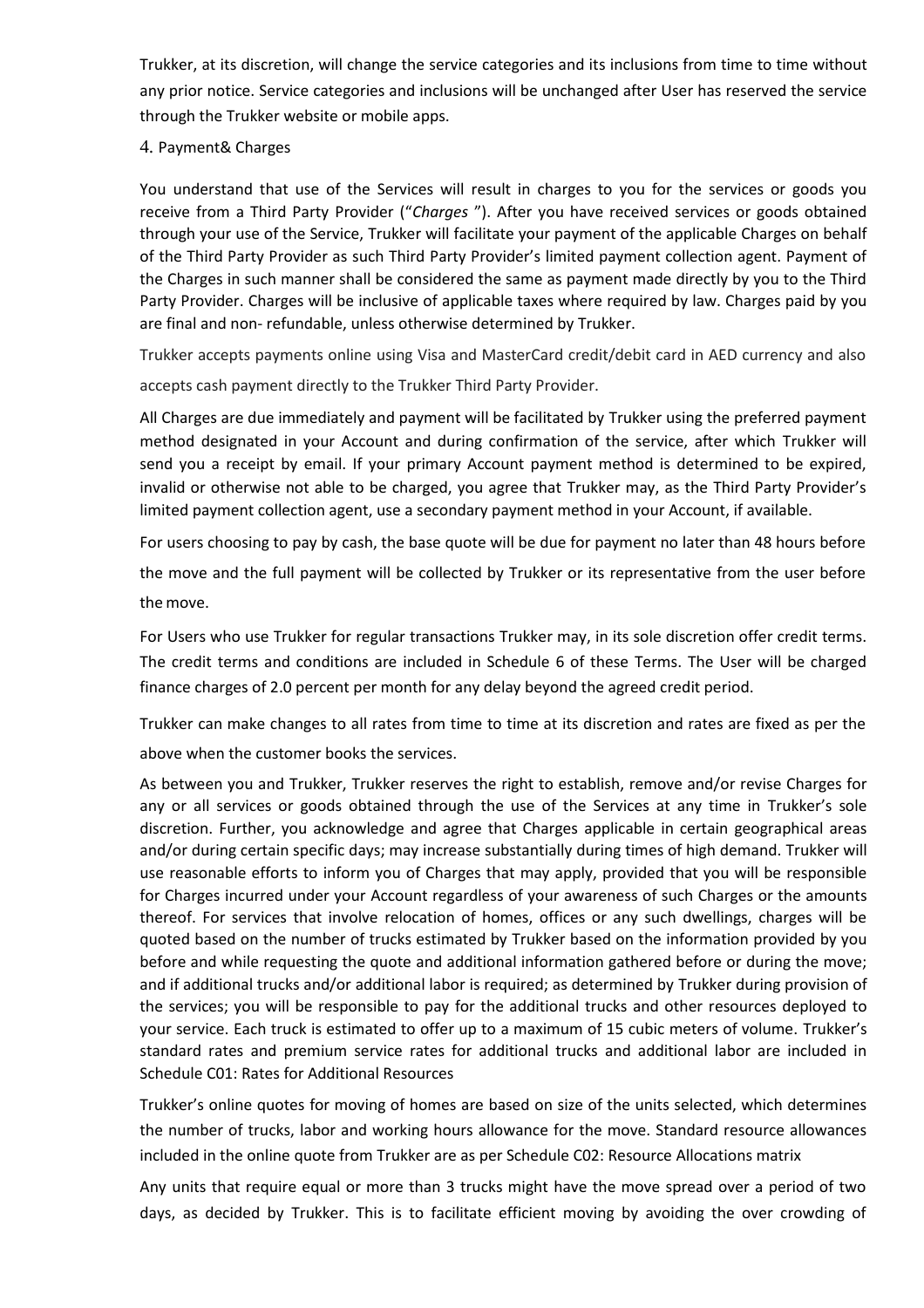helpers and service areas for packing and removal of goods and parking of trucks.

Trukker's Super Saver rates are excluding of packaging material and labor towards packing and unpacking efforts. Trukker's vendors will provide help to uninstall and reinstall beds and the dining table only while all other materials in the apartment or office will be expected to be packed and unpacked by the User as mentioned in item 3, paragraph – User Obligations; of this agreement.

Packaging Material & Charges. Trukker packing rates indicated along with the online quote are as per Schedule SC03: Packaging Material Price Matrix and any additional packaging material required will be charged based on the same schedule SC03. If additional packaging material is not available with the vendor during time of the move, AED 100 delivery charges will be applied in addition to the additional packaging material charges, as per Schedule SC03.

Trukker may from time to time provide certain users with promotional offers and discounts that may result in different amounts charged for the same or similar services or goods obtained through the use of the Services, and you agree that such promotional offers and discounts, unless also made available to you, shall have no bearing on your use of the Services or the Charges applied to you. You may elect to cancel your request for services or goods from a Third Party Provider at any time prior to such Third Party Provider's arrival, in which case you may be charged a cancellation fee. Cancellation fee might vary based on the remaining duration until start of requested service i.e. late stage cancellation might attract higher cancellation fees. Refunds will be done only through the Original Mode of Payment. Please refer to Schedule SC05: Cancellation Charges for details of cancellation charges applicable.

This payment structure is intended to fully compensate the Third Party Provider for the services or goods provided. Trukker does not designate any portion of your payment as a tip or gratuity to the Third Party Provider. Any representation by Trukker (on Trukker's website, in the Application, or in Trukker's marketing materials) to the effect that tipping is "voluntary," "not required," and/or "included" in the payments you make for services or goods provided is not intended to suggest that Trukker provides any additional amounts, beyond those described above, to the Third Party Provider. You understand and agree that, while you are free to provide additional payment as a gratuity to any Third Party Provider who provides you with services or goods obtained through the Service, you are under no obligation to do so.

Gratuities are voluntary. After you have received services or goods obtained through the Service, you will have the opportunity to rate your experience and leave additional feedback about your Third Party Provider.

- $\Box$  Any dispute or claim arising out of or in connection with this website shall be governed and construed in accordance with the laws of UAE.
- $\Box$  Minors under the age of 18 shall are prohibited to register as a User of this website and are not allowed to transact or use the website.
- $\Box$  If you make a payment for our products or services on our website, the details you are asked to submit will be provided directly to our payment provider via a secured connection.
- $\Box$  The cardholder must retain a copy of transaction records and Merchant policies and rules
- 5. Disclaimers; Limitation of Liability; Indemnity.

#### Disclaimer.

The services are provided "as is" and "as available." Trukker disclaims all representations and warranties, express, implied or statutory, not expressly set out in these terms, including the implied warranties of merchantability, fitness for a particular purpose and non-infringement. in addition, Trukker makes no representation, warranty, or guarantee regarding the reliability, timeliness, quality, suitability or availability of the services or any services or goods requested through the use of the services, or that the services will be uninterrupted or error-free. Trukker does not guarantee the quality, suitability, safety or ability of third party providers. you agree that the entire risk arising out of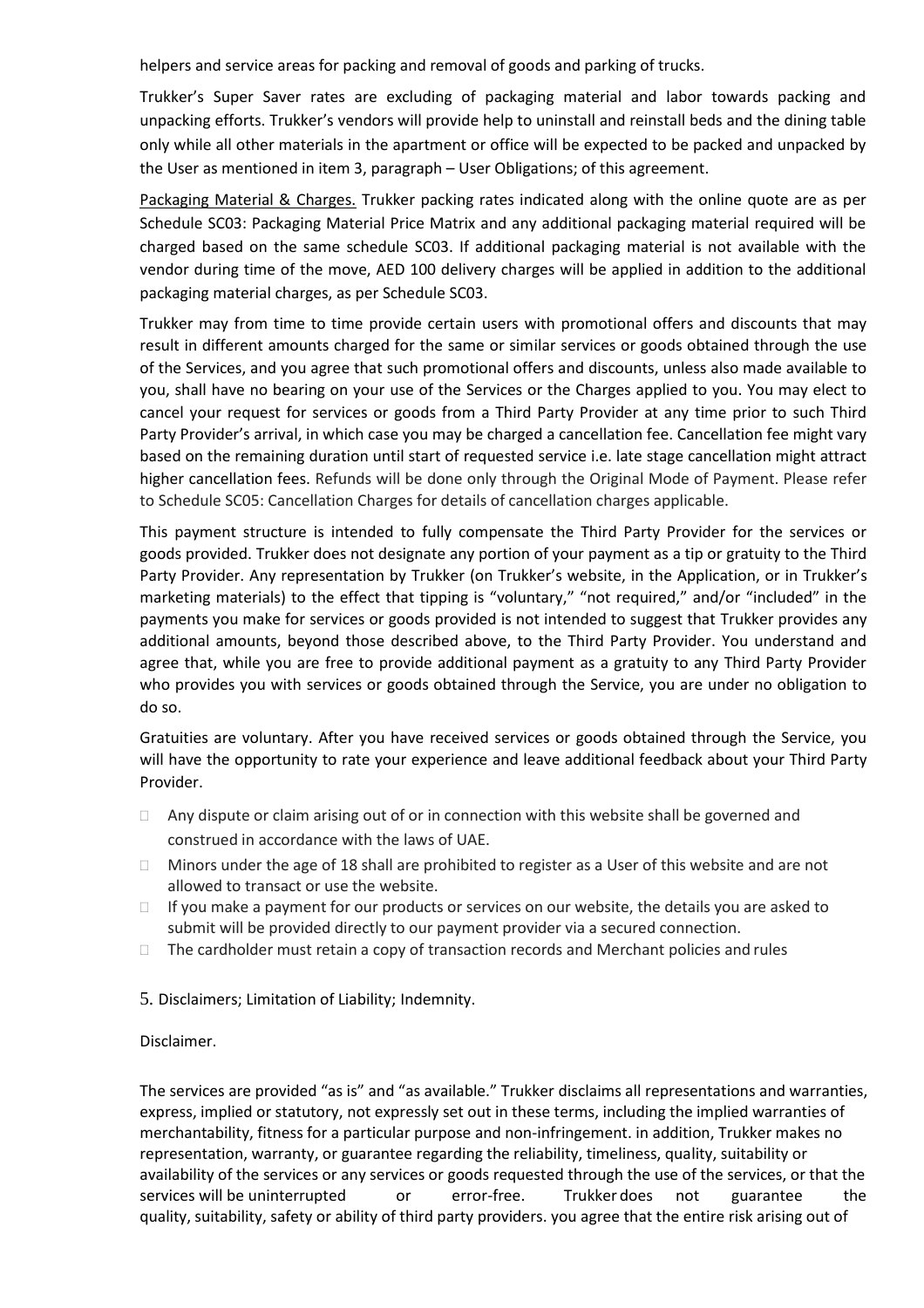your use of the services, and any service or good requested in connection therewith, remains solely with you, to the maximum extent permitted under applicable law.

Limitation of liability.

Trukker shall not be liable for indirect, incidental, special, exemplary, punitive or consequential damages, including lost profits, lost data, personal injury or property damage related to, in connection with, or otherwise resulting from any use of the services, even if Trukker has been advised of the possibility of such damages. Trukker shall not be liable for any damages, liability or losses arising out of: (i) your use of or reliance on the services or your inability to access or use the services; or (ii) any transaction or relationship between you and any third party provider, even if Trukker has been advised of the possibility of such damages. Trukker shall not be liable for delay or failure in performance resulting from causes beyond Trukker's reasonable control. in no event shall Trukker's total liability to you in connection with the services for all damages, losses and causes of action exceed one hundred uae dirhams (aed 100).

Trukker's services may be used by you to request and schedule transportation,

goods or logistics services with third party providers, but you agree that Trukker has no responsibility or liability to you related to any transportation, goods or logistics services provided to you by third party providers other than as expressly set forth in these terms.

the limitations and disclaimer in this section 5 do not purport to limit liability or alter your rights as a

consumer that cannot be excluded under applicable law.

### Indemnity.

You agree to indemnify and hold Trukker and its officers, directors, employees and agents harmless from any and all claims, demands, losses, liabilities, and expenses (including attorneys' fees) arising out of or in connection with:

(i) your use of the Services or services or goods obtained through your use of the Services; (ii) your breach or violation of any of these Terms; (iii) Trukker's use of your User Content; or (iv) your violation of the rights of any third party, including Third Party Providers.

# 6. Governing Law; Dispute Resolution

Any dispute arising out of or in connection with these Terms, including any question regarding its existence, validity or termination, shall be subject to the exclusive jurisdiction of the Courts of the Dubai International Financial Centre.

These Terms shall be governed by and construed in accordance with the law of England and Wales.

# 7. Other Provisions

# Claims of Copyright Infringement.

Claims of copyright infringement should be sent to Trukker's designated agent. Please visit Trukker's web page at [www.Trukker.aefor t](http://www.trukker.aefor/)he designated address and additional information. Notice.

Trukker may give notice by means of a general notice on the Services, electronic mail to your email address in your Account, or by written communication sent to your address as set forth in your Account. You may give notice to Trukker by written communication to Trukker's address at Trukker Technologies DMCC, 204- One Lake Plaza, Cluster T, Jumeirah Lake Towers, Dubai, PO Box 336851.

# General.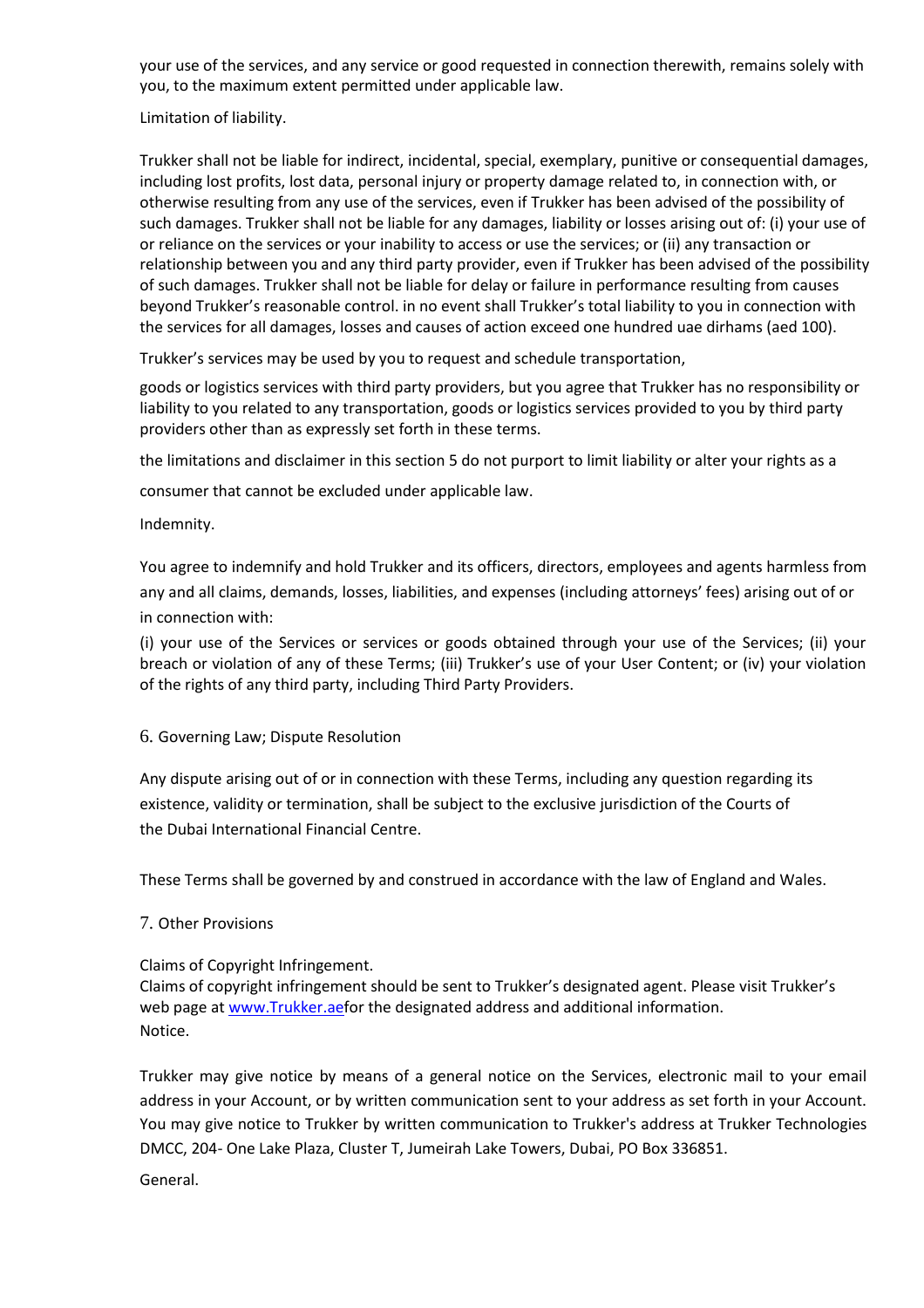You may not assign or transfer these Terms in whole or in part without Trukker's prior written approval. You give your approval to Trukker for it to assign or transfer these Terms in whole or in part, including to: (i) a subsidiary or affiliate; (ii) an acquirer of Trukker's equity, business or assets; or (iii) a successor by merger. No joint venture, partnership, employment or agency relationship exists between you, Trukker or any Third Party Provider as a result of the contract between you and Trukker or use of the Services.

If any provision of these Terms is held to be illegal, invalid or unenforceable, in whole or in part, under any law, such provision or part thereof shall to that extent be deemed not to form part of these Terms but the legality, validity and enforceability of the other provisions in these Terms shall not be affected. In that event, the parties shall replace the illegal, invalid or unenforceable provision or part thereof with a provision or part thereof that is legal, valid and enforceable and that has, to the greatest extent possible, a similar effect as the illegal, invalid or unenforceable provision or part thereof, given the contents and purpose of these Terms. These Terms constitute the entire agreement and understanding of the parties with respect to its subject matter and replaces and supersedes all prior or contemporaneous agreements or undertakings regarding such subject matter. In these Terms, the words "including" and "include" mean "including, but not limited to."

#### **SCHEDULE C01: Rates for Additional Resources**

| Truck type                                    | Day rate (9 hours and includes for transit time to/from |  |  |
|-----------------------------------------------|---------------------------------------------------------|--|--|
| customer's location)                          |                                                         |  |  |
| 1 ton pick up                                 | AED 350 (including driver)                              |  |  |
| 3-4 ton truck                                 | AED 450 (including driver)                              |  |  |
| Labor type                                    | Day rate (9 hours and includes for transit time to/from |  |  |
| customer's location)                          |                                                         |  |  |
| Helper                                        | <b>AED 180</b>                                          |  |  |
| Installer                                     | <b>AED 180</b>                                          |  |  |
| Handyman                                      | <b>AED 500</b>                                          |  |  |
| Over time & hourly rates for moving services: |                                                         |  |  |
| Labor type<br>Hourly                          |                                                         |  |  |
| Rate Helper                                   | <b>AED 15</b>                                           |  |  |
| Installer                                     | <b>AED 15</b>                                           |  |  |

Reschedule or Cancelled deliveries will not be refundable if cancellation or reschedule request is less than 24 hours from the cremation.

Handyman AED 150 for first hour and AED 100 second hour onwards

User will be required to pay for additional pick up and delivery to obtain their product.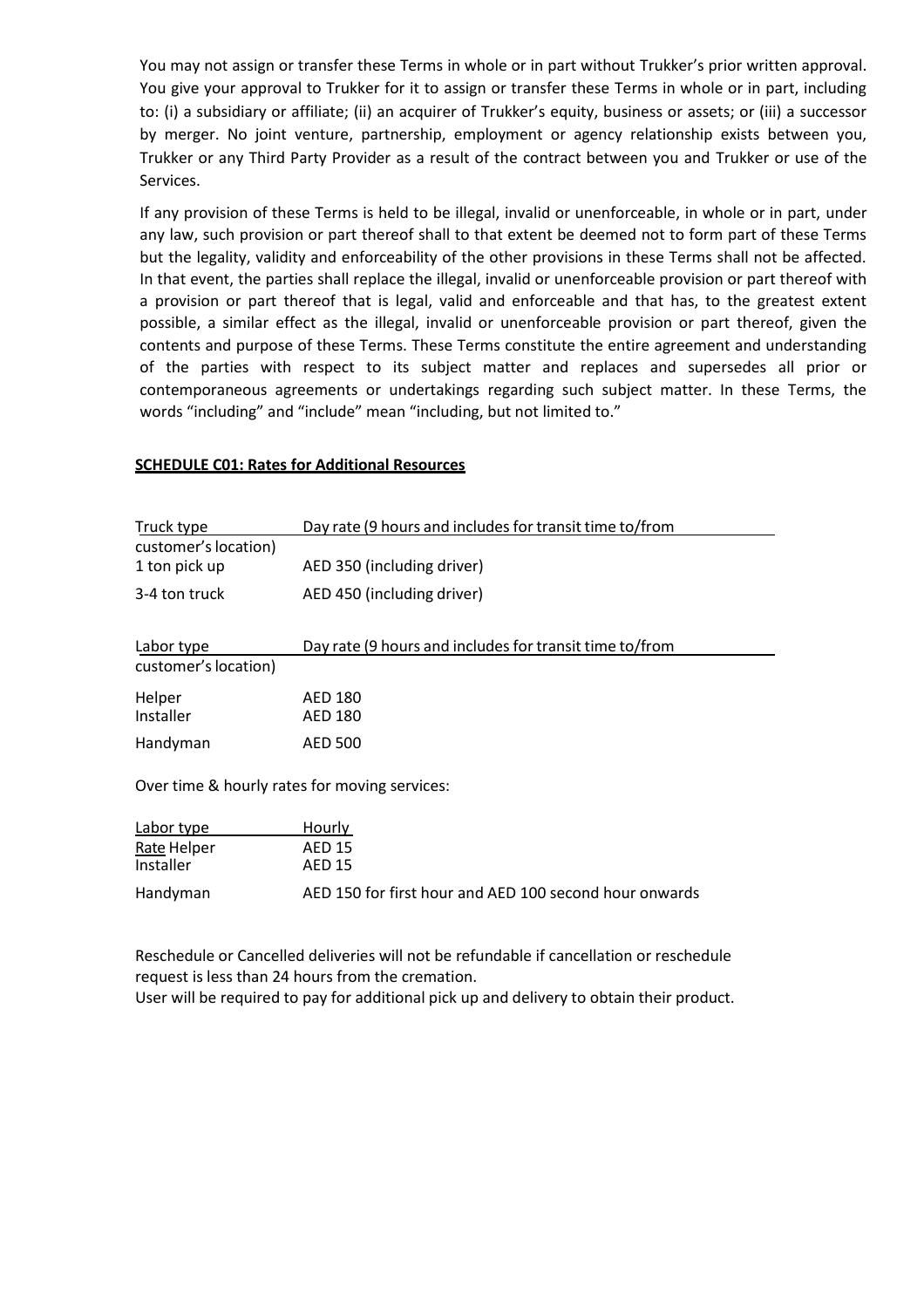# **SCHEDULE C02: Resource Allocations Matrix**

# **Standard Service**

| <b>Unit Size</b>              | No. of trucks | <b>No. of Drivers</b> | <b>Helpers</b> | <b>Installers</b> | <b>Hours</b> for    |
|-------------------------------|---------------|-----------------------|----------------|-------------------|---------------------|
|                               |               |                       |                |                   | move                |
| Studio                        | 1             | 1                     | $\overline{2}$ | $\overline{1}$    | $5 - 6$ hours       |
| 1 Bed Room apartment          | 1             | $\mathbf{1}$          | $\overline{2}$ | $\overline{1}$    | Up to $10$          |
|                               |               |                       |                |                   | hours               |
| 2 Bed Room apartment          | $\mathbf{1}$  | $\mathbf{1}$          | $\overline{5}$ | $\overline{1}$    | Up to $10$          |
|                               |               |                       |                |                   | hours               |
| 3 Bed Room                    | 3             | $\overline{3}$        | 4              | $\overline{2}$    | Up to $10$          |
| apartment/villa               |               |                       |                |                   | hours               |
| 4 Bed Room                    | 4             | 4                     | 6              | $\overline{2}$    | Up to $10$<br>hours |
| apartment/villa<br>5 Bed Room | 5             | 5                     | 8              | $\overline{2}$    | Up to $10$          |
| apartment/villa               |               |                       |                |                   | hours               |
|                               |               |                       |                |                   |                     |
|                               |               |                       |                |                   |                     |
| <b>Premium Service</b>        |               |                       |                |                   |                     |
| <b>Unit Size</b>              | No. of trucks | <b>No. of Drivers</b> | <b>Helpers</b> | <b>Installers</b> | <b>Hours</b> for    |
|                               |               |                       |                |                   | move                |
| Studio                        | 1             | 1                     | 2              | 1                 | $5 - 6$ hours       |
| 1 Bed Room apartment          | 1             | $\mathbf{1}$          | $\overline{2}$ | $\mathbf{1}$      | Up to 10            |
|                               |               |                       |                |                   | hours               |
| 2 Bed Room apartment          | 2             | $\overline{2}$        | 4              | $\mathbf{1}$      | Up to 10            |
|                               |               |                       |                |                   | hours               |
| 3 Bed Room                    | 3             | 3                     | 4              | $\overline{2}$    | Up to 10            |
| apartment/villa               |               |                       |                |                   | hours               |
| 4 Bed Room                    | 4             | $\overline{4}$        | 6              | $\overline{2}$    | Up to 10            |
| apartment/villa               |               |                       |                |                   | hours               |
| 5 Bed Room                    | 5             | 5                     | $\overline{8}$ | $\overline{2}$    | Up to $10$          |
| apartment/villa               |               |                       |                |                   | hours               |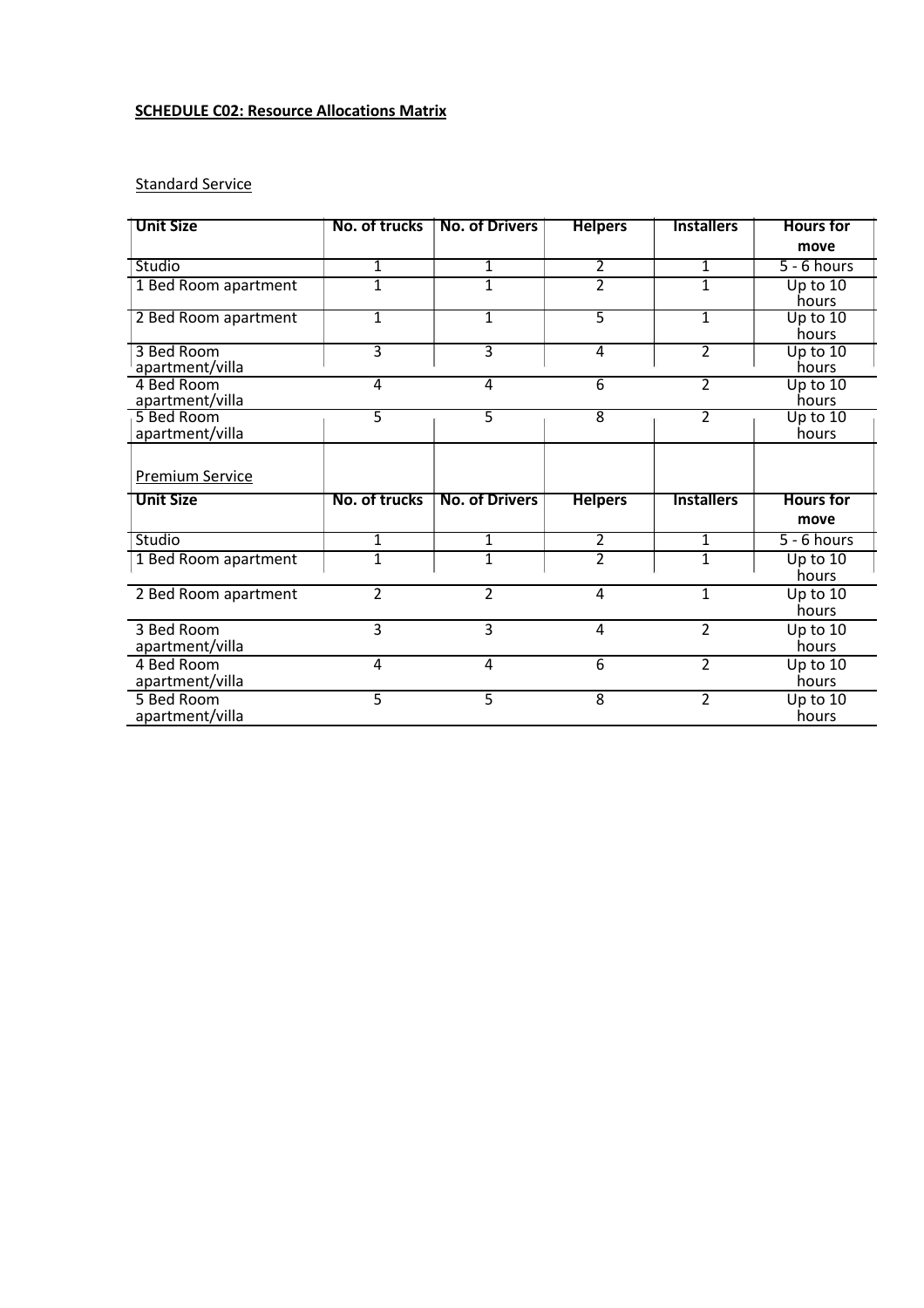Legal

Trukker Technologies DMCC

#### **SCHEDULE C04: SERVICES CATEGORIES**

Trukker Service Categories.

Trukker offers 'Standard', 'Premium' and 'Super Saver' services in the UAE for its home moving services, which are defined as per below in addition to description and details provided on [www.Trukker.ae](http://www.trukker.ae/) or on the Trukker mobile applications.

Trukker Standard service includes packaging and moving services from third party vendors who usually have uncovered trucks and the truck owner is licensed as a goods moving, freight, logistics or a similar business company in UAE. The service offers help from workers who are validated by Trukker to have necessary documentation issued by UAE authorities and ability to perform as manual helpers during packing and moving of general house hold items. The helpers are able to offer manual lifting help during the move. The Installers have on the job training of dismantling and assembling of normal furniture types including beds, sofas and dining tables but are not recommended by Trukker to dismantle or assemble cabinets, chest of drawers, wall or ceiling light fittings or any kind of chandeliers, split air conditioning units, wall mounted television sets, electrical cabling works, installation of computers or music systems, installation of white goods including washing machine or dishwashers, installation of gas or electric cookers, installation of wall mounted paintings, fixing of curtains and curtain rods. The Standard service is inclusive of packaging material as per the Schedule C03 Packaging Material price matrix.

Trukker Premium service includes packaging and moving services from third party vendors who usually have covered trucks and the truck owner is licensed as a professional packer and mover, freight, logistics or a similar business company in UAE. The service offers help from workers who are validated by Trukker to have necessary documentation issued by UAE authorities and ability to perform as manual helpers during packing and moving of general house hold items. The helpers are able to offer manual lifting help during the move. The Installers have on the job training of dismantling and assembling of normal furniture types including beds, sofas and dining tables but are not recommended by Trukker to dismantle or assemble cabinets, chest of drawers, wall or ceiling light fittings or any kind of chandeliers, split air conditioning units, wall mounted television sets, electrical cabling works, installation of computers or music systems, installation of white goods including washing machine or dishwashers, installation of gas or electric cookers, installation of wall mounted paintings, fixing of curtains and curtain rods. The Premium service is inclusive of packaging material as required for the move.

Trukker Super saver service includes packaging and moving service from third party vendors who usually have uncovered trucks and the truck owner is licensed as a goods moving, freight, logistics or a similar business company in UAE. The service offers help from workers who are validated by Trukker to have necessary documentation issued by UAE authorities and ability to perform as manual helpers during packing and moving of general house hold items. The super saver service is meant for value driven clients who are willing to complete all packaging of house hold goods in their time before start of the move by Trukker's super saver crew. The helpers are able to offer manual lifting help during the move.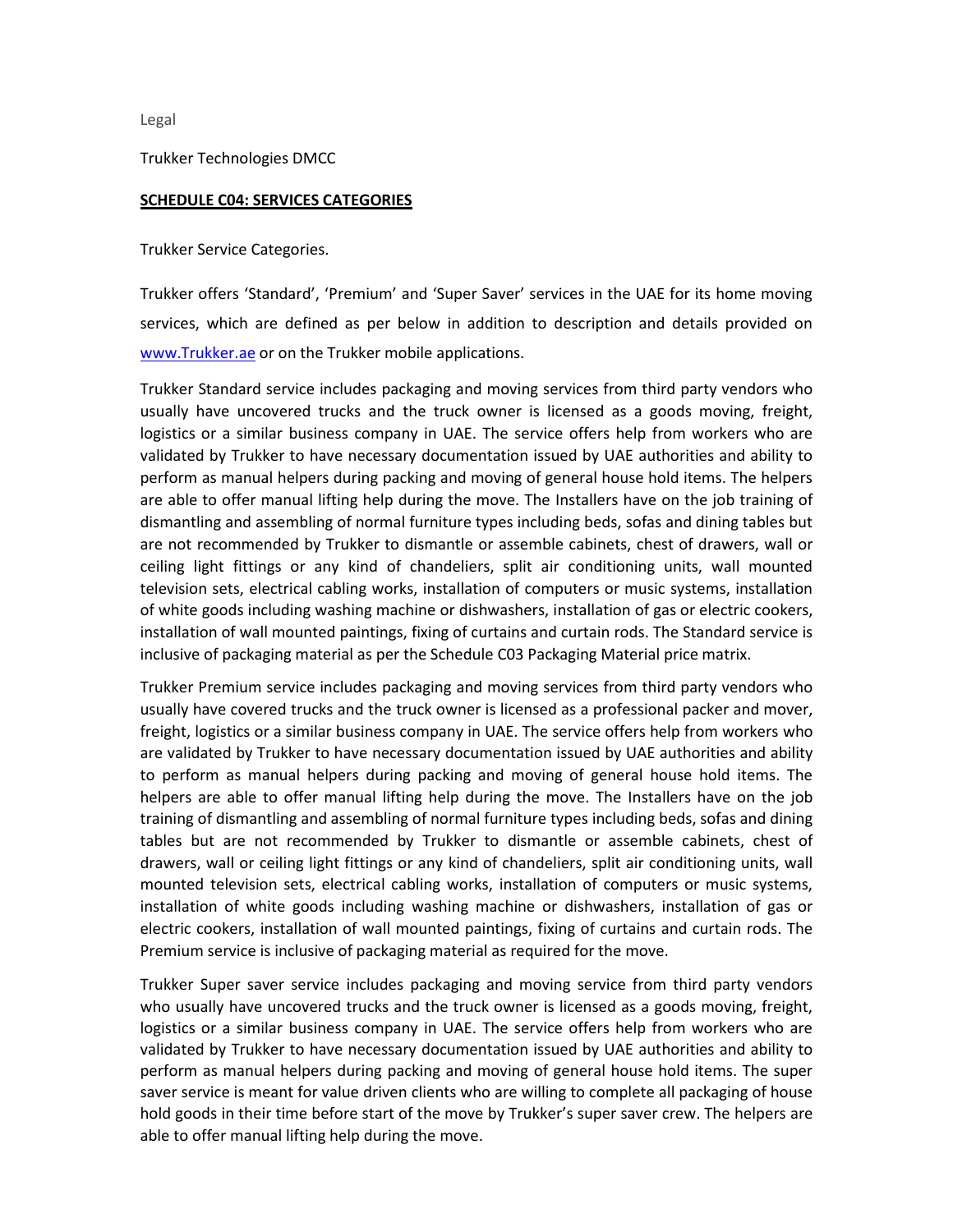The Installers have on the job training of dismantling and assembling normal furniture types including beds, sofas and dining tables but are not recommended by Trukker to dismantle or assemble cabinets, chest of drawers, wall or ceiling light fittings or any kind of chandeliers, split air conditioning units, wall mounted television sets, electrical cabling works, installation of computers or music systems, installation of white goods including washing machine or dishwashers, installation of gas or electric cookers, installation of wall mounted paintings, fixing of curtains and curtain rods. The Super Saver crew will only offer support in dismantling and packing of dining table and dining chairs, beds and bedside table, sofas, refrigerator, one coffee table, one wall mounted television, one chest of drawers per bedroom. The super saver crew will also help in installation of the same furniture except the wall-mounted television. The Super saver service is inclusive of limited packaging material required for packing of the normal furniture listed above and as per Schedule SC03: Packaging Material Price Matrix. The user is expected to pack and keep all other house items in standard size boxes ready for moving before the move. Trukker will offer standard sized boxes for purchase and if user chooses to buy can inform Trukker in advance.

#### **SCHEDULE C05: CANCELLATION & SCHEDULE CHANGE CHARGES**

Following Cancellation & Schedule Change charges apply for services based on the time of cancellation by User.

|                                                       | <b>Cancellation Charges</b>      | Schedule Change      |
|-------------------------------------------------------|----------------------------------|----------------------|
|                                                       |                                  | Charges              |
| Up to 3 days before the scheduled move                |                                  |                      |
| Between 3 days & 1 day before the scheduled move      | AED 300                          | AED 300              |
| Within 24 hours of the scheduled move                 | <b>Base Quote</b>                | AED 300              |
| Within 12 hours of the scheduled move                 | Base Quote + AED 400 $\parallel$ | Base Quote + AED 300 |
| Reschedule or Cancellation Product Pickups & Delivery | No Refund                        | No Refund            |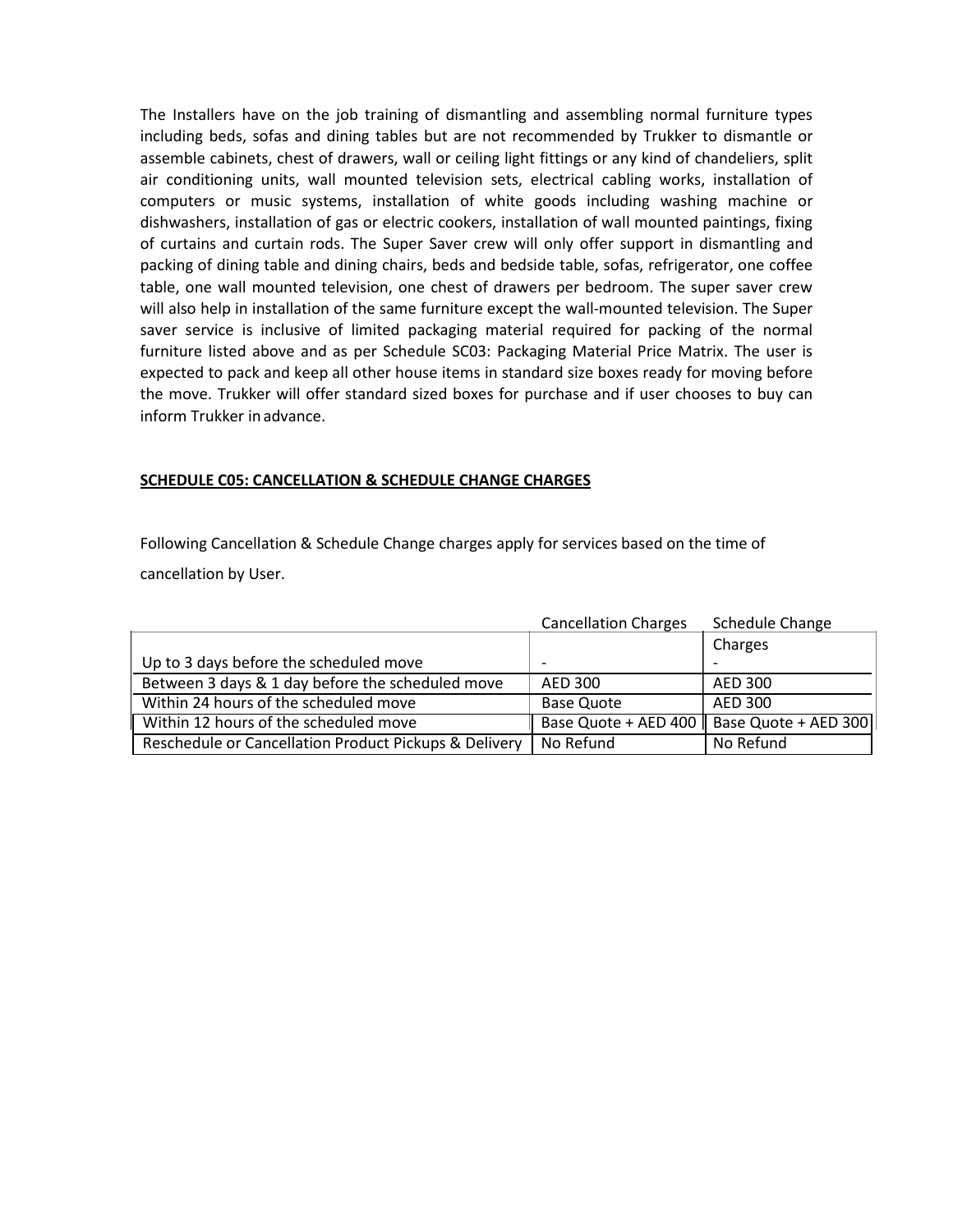### **1. Purpose**

- 1.1. These Credit Terms ("**Terms**") apply to any Customer, which Trukker, determines in its sole discretion, meet its criteria to obtain alternative payment options including a line of credit with Trukker.
- 1.2. By signing the Credit Application Form, the Customer agrees to be bound by these Terms, which, along with the Credit Application Form and the Trukker User Terms and Conditions make up the full agreement between Trukker and the Customer.

# **2. Credit Limit**

- 2.1. The Customer's credit limit will be set out in the Credit Application Form, or as may be increased or decreased by Trukker from time to time. If Trukker amends the Customer's credit limit, Trukker will provide written notice by email to the authorized signatory set out in the Credit Application Form.
- 2.2. The Customer agrees that the credit amount will be considered a loan by Trukker to the Customer and Trukker has the sole authority to require the Customer to enter into any further agreements in order to secure the credit amount owed by the Customer to Trukker.

### **3. Interest**

- 3.1. Unless otherwise agreed between the Customer and Trukker, interest on the credit amount set out in the Credit Application Form will accrue at 2% (two percent) monthly.
- 3.2. The Customer agrees to pay the interest amount on a monthly basis in accordance with the interest invoices sent by Trukker.

#### **4. Repayment**

- 4.1. The Customer will pay all outstanding amounts, including the amount owed on credit, the interest amount, and costs or fees incurred by Trukker in relation to the credit amount, in accordance with the terms of the Credit Application Form or within five (5) Business Days of receiving written notice from Trukker.
- 4.2. Any repayments made by the Customer to Trukker will first be applied to the interest amount and then to the outstanding credit amount.
- 4.3. If the Customer does not fulfil any payment obligations under these Terms when due, the remaining unpaid credit amount and any unpaid interest will become due immediately at the sole option of Trukker.